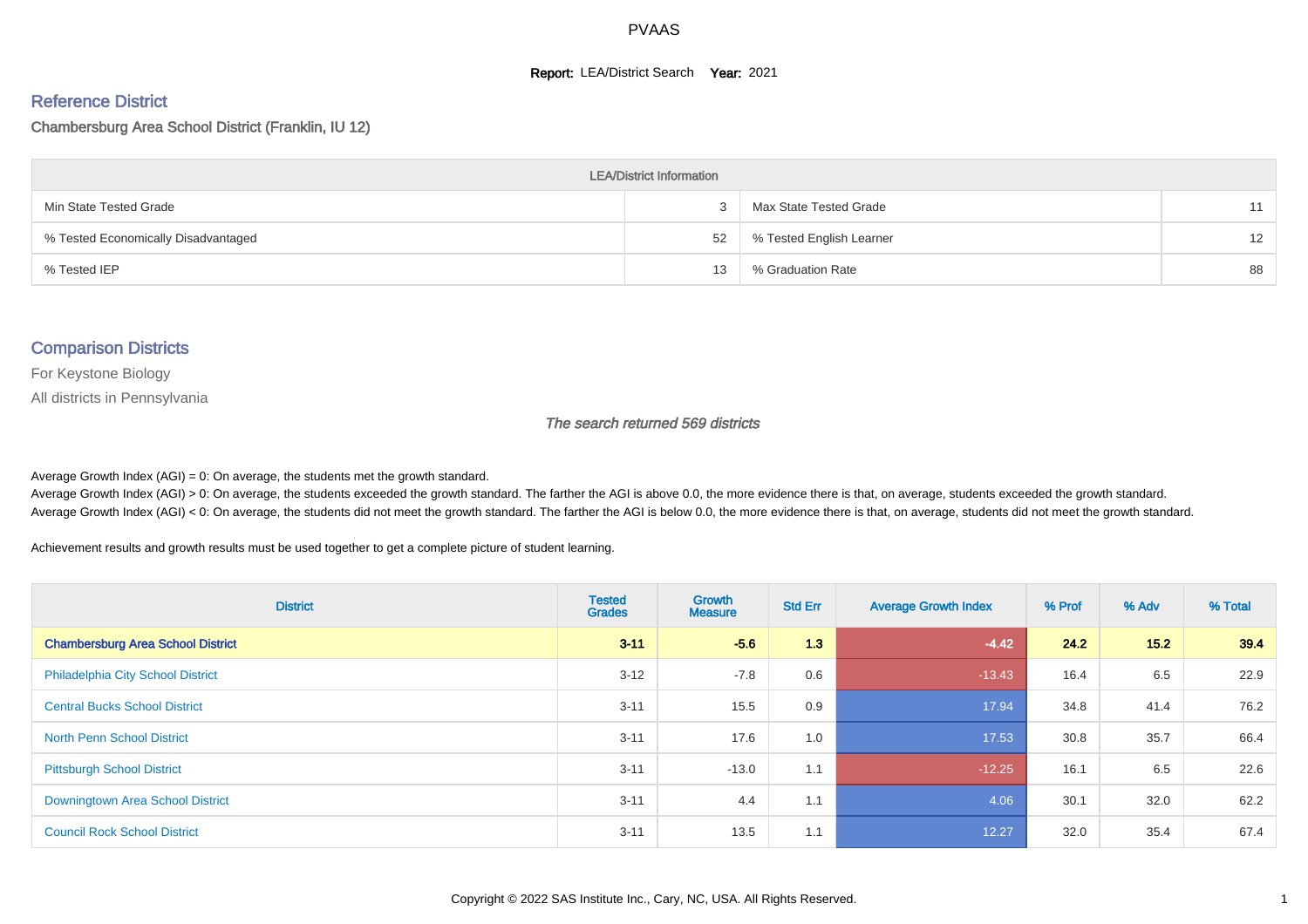| <b>District</b>                           | <b>Tested</b><br><b>Grades</b> | <b>Growth</b><br><b>Measure</b> | <b>Std Err</b> | <b>Average Growth Index</b> | % Prof | % Adv  | % Total |
|-------------------------------------------|--------------------------------|---------------------------------|----------------|-----------------------------|--------|--------|---------|
| <b>Chambersburg Area School District</b>  | $3 - 11$                       | $-5.6$                          | 1.3            | $-4.42$                     | 24.2   | $15.2$ | 39.4    |
| <b>Bethlehem Area School District</b>     | $3 - 11$                       | $-4.5$                          | 1.1            | $-3.91$                     | 20.4   | 11.3   | 31.7    |
| <b>Parkland School District</b>           | $3 - 11$                       | $-3.7$                          | 1.2            | $-3.17$                     | 31.4   | 30.6   | 62.0    |
| <b>West Chester Area School District</b>  | $3 - 11$                       | $-2.1$                          | 1.2            | $-1.83$                     | 36.4   | 23.2   | 59.6    |
| <b>Reading School District</b>            | $3 - 11$                       | 4.3                             | 1.2            | 3.71                        | 16.8   | 6.0    | 22.8    |
| <b>East Penn School District</b>          | $3 - 11$                       | 8.9                             | 1.2            | 7.61                        | 32.8   | 26.4   | 59.2    |
| <b>Cumberland Valley School District</b>  | $3 - 12$                       | 18.6                            | 1.2            | 15.79                       | 31.3   | 39.2   | 70.5    |
| <b>Spring-Ford Area School District</b>   | $3 - 11$                       | 16.6                            | 1.2            | 14.02                       | 30.4   | 45.3   | 75.7    |
| <b>Lower Merion School District</b>       | $3 - 11$                       | 18.9                            | 1.2            | 15.42                       | 29.4   | 48.6   | 78.0    |
| <b>Central Dauphin School District</b>    | $3 - 11$                       | $-5.2$                          | 1.2            | $-4.24$                     | 29.3   | 8.7    | 38.0    |
| <b>Chambersburg Area School District</b>  | $3 - 11$                       | $-5.6$                          | 1.3            | $-4.42$                     | 24.2   | $15.2$ | 39.4    |
| <b>North Allegheny School District</b>    | $3 - 11$                       | 18.0                            | 1.3            | 14.25                       | 30.5   | 42.9   | 73.4    |
| <b>Hempfield School District</b>          | $3 - 11$                       | 13.4                            | 1.3            | 10.53                       | 29.9   | 36.8   | 66.7    |
| <b>Pennsbury School District</b>          | $3 - 11$                       | 5.6                             | 1.3            | 4.38                        | 37.7   | 27.7   | 65.4    |
| <b>Easton Area School District</b>        | $3 - 12$                       | 6.3                             | 1.3            | 4.91                        | 24.1   | 13.0   | 37.1    |
| <b>West Shore School District</b>         | $3 - 12$                       | 2.2                             | 1.3            | 1.68                        | 31.8   | 15.2   | 47.1    |
| <b>Neshaminy School District</b>          | $3 - 11$                       | 8.6                             | 1.3            | 6.56                        | 31.3   | 23.9   | 55.2    |
| <b>State College Area School District</b> | $3 - 11$                       | 24.5                            | 1.3            | 18.59                       | 31.9   | 46.9   | 78.8    |
| Mt Lebanon School District                | $3 - 11$                       | 2.4                             | 1.3            | 1.79                        | 39.3   | 37.4   | 76.8    |
| <b>Upper Darby School District</b>        | $3 - 12$                       | 11.2                            | 1.4            | 8.28                        | 23.8   | 11.8   | 35.6    |
| <b>Allentown City School District</b>     | $3 - 12$                       | $-16.9$                         | 1.4            | $-12.37$                    | 5.9    | 0.4    | 6.3     |
| <b>Haverford Township School District</b> | $3 - 11$                       | 1.4                             | 1.4            | 1.05                        | 36.7   | 26.3   | 63.0    |
| <b>Millcreek Township School District</b> | $3 - 11$                       | 9.1                             | 1.4            | 6.61                        | 34.5   | 30.1   | 64.6    |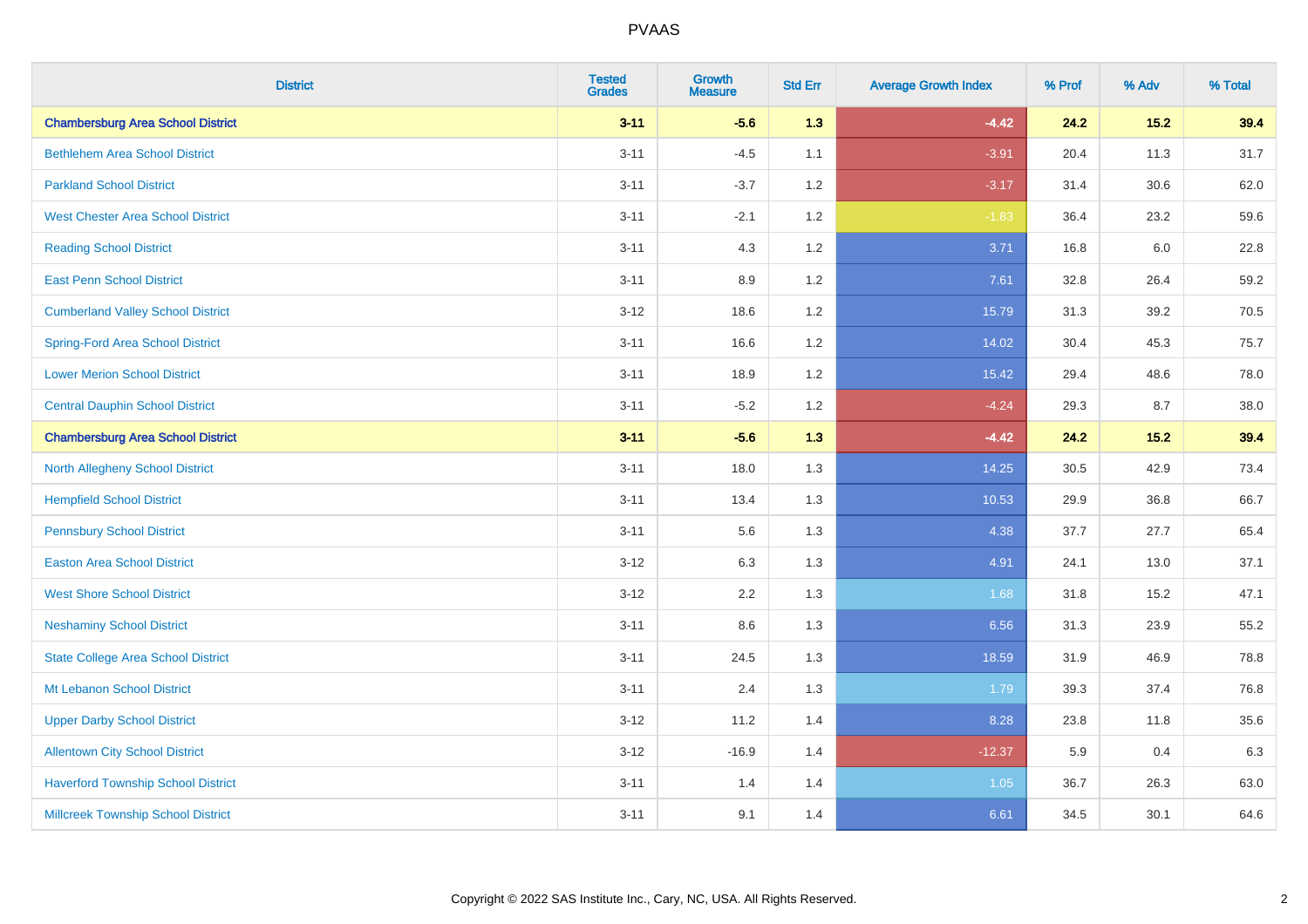| <b>District</b>                             | <b>Tested</b><br><b>Grades</b> | <b>Growth</b><br><b>Measure</b> | <b>Std Err</b> | <b>Average Growth Index</b> | % Prof | % Adv   | % Total |
|---------------------------------------------|--------------------------------|---------------------------------|----------------|-----------------------------|--------|---------|---------|
| <b>Chambersburg Area School District</b>    | $3 - 11$                       | $-5.6$                          | 1.3            | $-4.42$                     | 24.2   | 15.2    | 39.4    |
| <b>Lancaster School District</b>            | $3 - 12$                       | $-10.0$                         | 1.4            | $-7.22$                     | 9.0    | $3.9\,$ | 12.8    |
| <b>Bristol Township School District</b>     | $3 - 11$                       | $-7.4$                          | 1.4            | $-5.32$                     | 13.8   | 4.6     | 18.4    |
| <b>Boyertown Area School District</b>       | $3 - 11$                       | $-2.9$                          | 1.4            | $-2.06$                     | 30.8   | 22.6    | 53.4    |
| <b>Dallastown Area School District</b>      | $3 - 11$                       | 19.9                            | 1.4            | 14.14                       | 36.8   | 34.2    | 71.0    |
| <b>Williamsport Area School District</b>    | $3 - 11$                       | $-11.7$                         | 1.4            | $-8.29$                     | 18.2   | 10.5    | 28.7    |
| <b>Seneca Valley School District</b>        | $3 - 11$                       | 0.8                             | 1.4            | 0.54                        | 40.6   | 25.2    | 65.8    |
| <b>Souderton Area School District</b>       | $3 - 11$                       | 18.5                            | 1.4            | 12.86                       | 39.2   | 31.2    | 70.4    |
| East Stroudsburg Area School District       | $3 - 11$                       | $-4.9$                          | 1.4            | $-3.38$                     | 22.7   | 12.5    | 35.2    |
| <b>Avon Grove School District</b>           | $3 - 10$                       | 7.6                             | 1.4            | 5.29                        | 33.7   | 33.2    | 67.0    |
| <b>Erie City School District</b>            | $3 - 12$                       | $-4.5$                          | 1.4            | $-3.09$                     | 13.4   | 6.7     | 20.1    |
| <b>Manheim Township School District</b>     | $3 - 12$                       | 10.9                            | 1.5            | 7.51                        | 30.9   | 31.0    | 61.9    |
| <b>Wilson School District</b>               | $3 - 12$                       | 0.5                             | 1.5            | 0.32                        | 30.4   | 25.5    | 55.9    |
| <b>Pennridge School District</b>            | $3 - 10$                       | 7.4                             | 1.5            | 5.10                        | 32.0   | 27.6    | 59.6    |
| <b>Penn Manor School District</b>           | $3 - 11$                       | 7.1                             | 1.5            | 4.82                        | 26.7   | 20.5    | 47.2    |
| <b>Butler Area School District</b>          | $3 - 11$                       | $-14.1$                         | 1.5            | $-9.60$                     | 26.4   | 11.1    | 37.5    |
| <b>Central York School District</b>         | $3 - 12$                       | 12.9                            | 1.5            | 8.64                        | 31.4   | 24.1    | 55.5    |
| <b>Perkiomen Valley School District</b>     | $3 - 11$                       | 2.7                             | 1.5            | 1.83                        | 35.0   | 25.3    | 60.3    |
| <b>Centennial School District</b>           | $3 - 10$                       | 1.5                             | 1.5            | 0.98                        | 23.6   | 12.4    | 36.0    |
| Altoona Area School District                | $3-12$                         | 0.1                             | 1.5            | 0.07                        | 29.0   | 13.8    | 42.8    |
| Owen J Roberts School District              | $3 - 11$                       | $-3.5$                          | 1.5            | $-2.27$                     | 36.8   | 24.4    | 61.2    |
| Pennsylvania Cyber Charter School           | $3 - 11$                       | 0.6                             | 1.5            | 0.37                        | 20.8   | 8.1     | 28.9    |
| <b>Quakertown Community School District</b> | $3-12$                         | $-4.3$                          | 1.5            | $-2.79$                     | 33.8   | 20.1    | 53.8    |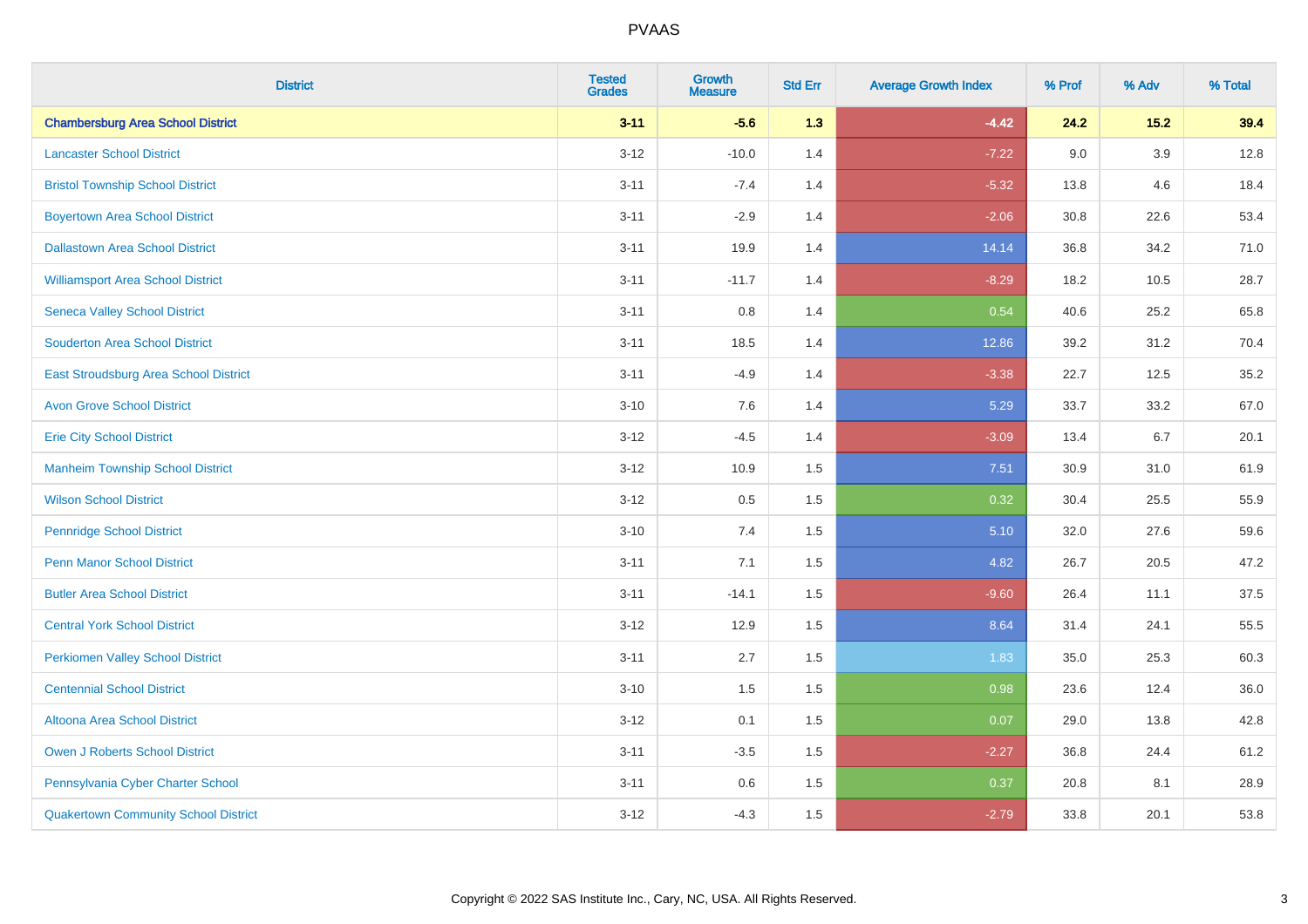| <b>District</b>                                    | <b>Tested</b><br><b>Grades</b> | <b>Growth</b><br><b>Measure</b> | <b>Std Err</b> | <b>Average Growth Index</b> | % Prof | % Adv | % Total |
|----------------------------------------------------|--------------------------------|---------------------------------|----------------|-----------------------------|--------|-------|---------|
| <b>Chambersburg Area School District</b>           | $3 - 11$                       | $-5.6$                          | 1.3            | $-4.42$                     | 24.2   | 15.2  | 39.4    |
| <b>Canon-Mcmillan School District</b>              | $3 - 11$                       | $-5.0$                          | $1.5$          | $-3.25$                     | 30.8   | 28.5  | 59.3    |
| Northampton Area School District                   | $3 - 11$                       | 3.2                             | 1.5            | 2.05                        | 29.8   | 17.9  | 47.7    |
| <b>Commonwealth Charter Academy Charter School</b> | $3 - 10$                       | 4.2                             | 1.6            | 2.68                        | 27.0   | 15.6  | 42.5    |
| <b>Hazleton Area School District</b>               | $3 - 11$                       | 6.0                             | 1.6            | 3.85                        | 20.5   | 9.0   | 29.5    |
| <b>Cornwall-Lebanon School District</b>            | $3 - 11$                       | 8.2                             | 1.6            | 5.24                        | 28.0   | 20.5  | 48.6    |
| <b>Bensalem Township School District</b>           | $3 - 11$                       | 1.0                             | 1.6            | 0.63                        | 24.3   | 10.7  | 34.9    |
| <b>Armstrong School District</b>                   | $3 - 11$                       | 9.8                             | 1.6            | 6.22                        | 32.8   | 24.6  | 57.4    |
| <b>Methacton School District</b>                   | $3 - 11$                       | 11.0                            | 1.6            | 6.94                        | 36.0   | 33.6  | 69.6    |
| <b>Abington School District</b>                    | $3 - 10$                       | 0.9                             | 1.6            | 0.57                        | 29.7   | 28.7  | 58.4    |
| <b>Ridley School District</b>                      | $3 - 12$                       | 0.3                             | 1.6            | 0.21                        | 32.0   | 10.7  | 42.6    |
| <b>Mifflin County School District</b>              | $3 - 11$                       | 12.3                            | 1.6            | 7.69                        | 35.1   | 15.1  | 50.3    |
| <b>Norwin School District</b>                      | $3 - 11$                       | $-1.1$                          | 1.6            | $-0.70$                     | 37.7   | 27.6  | 65.2    |
| <b>Stroudsburg Area School District</b>            | $3 - 11$                       | 7.5                             | 1.6            | 4.70                        | 30.4   | 18.3  | 48.7    |
| <b>Hempfield Area School District</b>              | $3 - 12$                       | $-10.2$                         | 1.6            | $-6.37$                     | 28.1   | 19.2  | 47.3    |
| <b>York Co School Of Technology</b>                | $9 - 12$                       | $-10.9$                         | 1.6            | $-6.79$                     | 22.6   | 4.0   | 26.6    |
| <b>Governor Mifflin School District</b>            | $3 - 11$                       | $-4.4$                          | 1.6            | $-2.69$                     | 30.3   | 7.7   | 38.0    |
| <b>Coatesville Area School District</b>            | $3 - 11$                       | $-9.5$                          | 1.6            | $-5.81$                     | 12.8   | 3.3   | 16.2    |
| <b>Hatboro-Horsham School District</b>             | $3 - 11$                       | $-2.7$                          | 1.6            | $-1.65$                     | 27.9   | 17.9  | 45.8    |
| <b>Delaware Valley School District</b>             | $3 - 11$                       | 15.7                            | 1.6            | 9.62                        | 36.7   | 32.1  | 68.8    |
| Mechanicsburg Area School District                 | $3 - 11$                       | $-5.7$                          | 1.6            | $-3.48$                     | 35.1   | 16.0  | 51.2    |
| <b>Hollidaysburg Area School District</b>          | $3 - 11$                       | $-2.7$                          | 1.6            | $-1.64$                     | 32.6   | 15.2  | 47.8    |
| <b>Colonial School District</b>                    | $3 - 11$                       | 22.1                            | 1.6            | 13.55                       | 27.2   | 43.5  | 70.6    |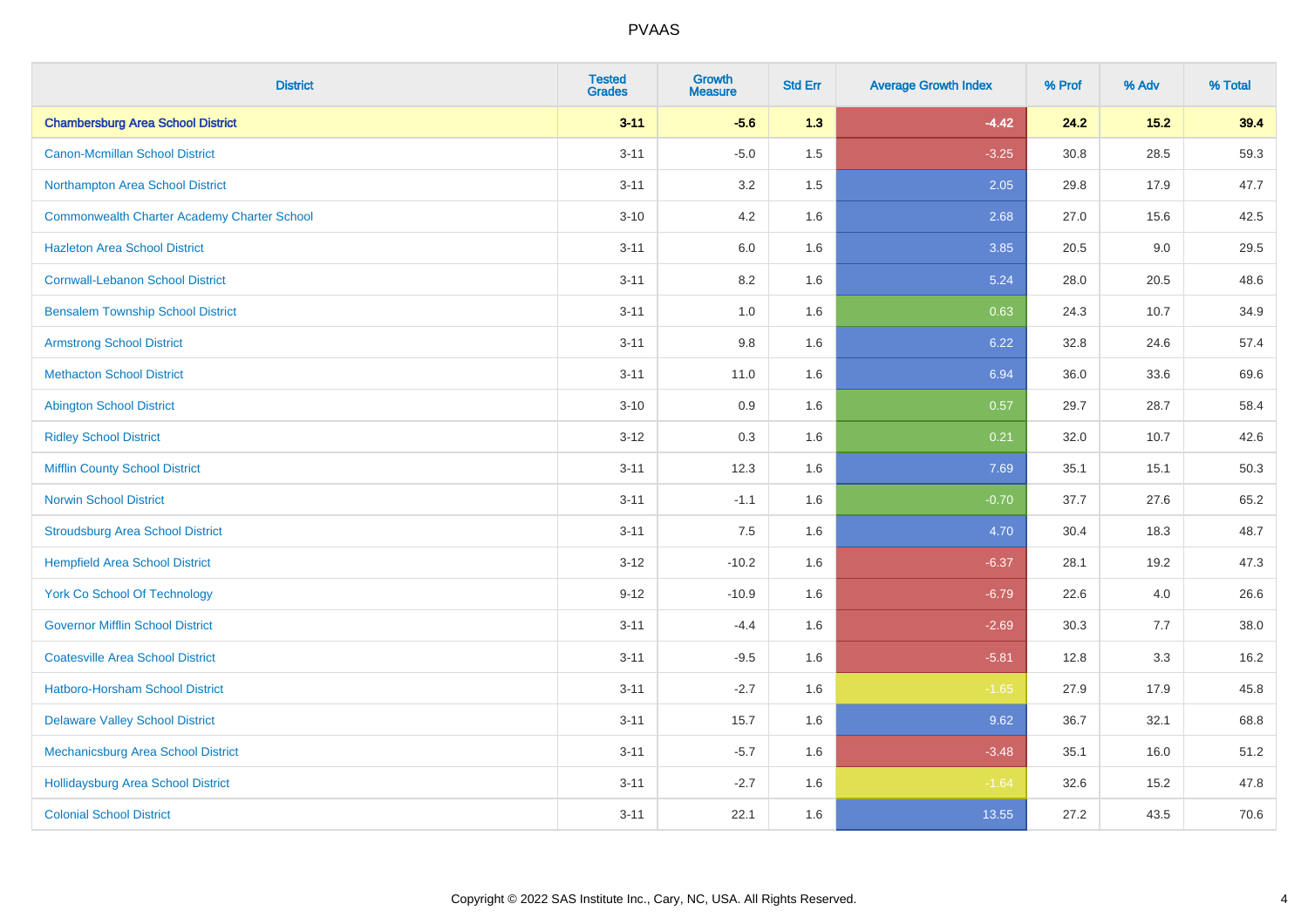| <b>District</b>                               | <b>Tested</b><br><b>Grades</b> | <b>Growth</b><br><b>Measure</b> | <b>Std Err</b> | <b>Average Growth Index</b> | % Prof | % Adv | % Total |
|-----------------------------------------------|--------------------------------|---------------------------------|----------------|-----------------------------|--------|-------|---------|
| <b>Chambersburg Area School District</b>      | $3 - 11$                       | $-5.6$                          | 1.3            | $-4.42$                     | 24.2   | 15.2  | 39.4    |
| <b>Warren County School District</b>          | $3 - 11$                       | $-0.1$                          | 1.6            | $-0.06$                     | 26.7   | 9.7   | 36.4    |
| <b>Nazareth Area School District</b>          | $3 - 11$                       | $-2.5$                          | 1.7            | $-1.53$                     | 29.2   | 24.6  | 53.8    |
| <b>Norristown Area School District</b>        | $3 - 12$                       | $-25.4$                         | 1.7            | $-15.35$                    | 10.6   | 1.8   | 12.4    |
| <b>Kennett Consolidated School District</b>   | $3 - 11$                       | $-10.4$                         | 1.7            | $-6.27$                     | 28.7   | 14.0  | 42.7    |
| <b>Whitehall-Coplay School District</b>       | $3 - 11$                       | 11.8                            | 1.7            | 7.06                        | 32.3   | 21.7  | 54.0    |
| <b>Pine-Richland School District</b>          | $3 - 11$                       | 9.3                             | 1.7            | 5.56                        | 42.3   | 35.8  | 78.1    |
| <b>South Western School District</b>          | $3 - 12$                       | 2.5                             | 1.7            | 1.48                        | 36.2   | 19.7  | 55.9    |
| <b>Conestoga Valley School District</b>       | $3 - 11$                       | 2.4                             | 1.7            | 1.43                        | 35.0   | 23.5  | 58.5    |
| <b>Ephrata Area School District</b>           | $3 - 11$                       | 6.8                             | 1.7            | 4.08                        | 31.6   | 17.1  | 48.8    |
| <b>Abington Heights School District</b>       | $3 - 11$                       | 6.7                             | 1.7            | 4.00                        | 33.8   | 31.7  | 65.5    |
| <b>Bethel Park School District</b>            | $3 - 11$                       | $-4.4$                          | 1.7            | $-2.62$                     | 40.1   | 27.3  | 67.4    |
| <b>Elizabethtown Area School District</b>     | $3 - 12$                       | 7.1                             | 1.7            | 4.19                        | 36.4   | 27.6  | 64.0    |
| <b>Garnet Valley School District</b>          | $3 - 10$                       | 0.2                             | 1.7            | 0.13                        | 34.9   | 26.4  | 61.3    |
| <b>Wissahickon School District</b>            | $3 - 10$                       | $-5.3$                          | 1.7            | $-3.14$                     | 27.5   | 29.0  | 56.6    |
| <b>Exeter Township School District</b>        | $3 - 11$                       | $-1.0$                          | 1.7            | $-0.58$                     | 27.2   | 15.6  | 42.8    |
| <b>Conewago Valley School District</b>        | $3 - 12$                       | 7.6                             | 1.7            | 4.46                        | 41.3   | 19.4  | 60.6    |
| <b>Peters Township School District</b>        | $3 - 11$                       | 14.1                            | 1.7            | 8.16                        | 35.2   | 41.6  | 76.8    |
| <b>Carlisle Area School District</b>          | $3 - 11$                       | $-5.2$                          | 1.7            | $-2.99$                     | 28.0   | 19.3  | 47.3    |
| <b>Unionville-Chadds Ford School District</b> | $3 - 11$                       | 15.8                            | 1.7            | 9.12                        | 31.2   | 48.0  | 79.2    |
| <b>Springfield School District</b>            | $3 - 11$                       | 1.2                             | 1.7            | 0.69                        | 31.8   | 25.2  | 56.9    |
| <b>Shaler Area School District</b>            | $3 - 11$                       | $-2.1$                          | 1.8            | $-1.18$                     | 32.0   | 13.0  | 45.0    |
| <b>Penn-Trafford School District</b>          | $3 - 11$                       | 2.9                             | 1.8            | 1.68                        | 46.3   | 26.2  | 72.5    |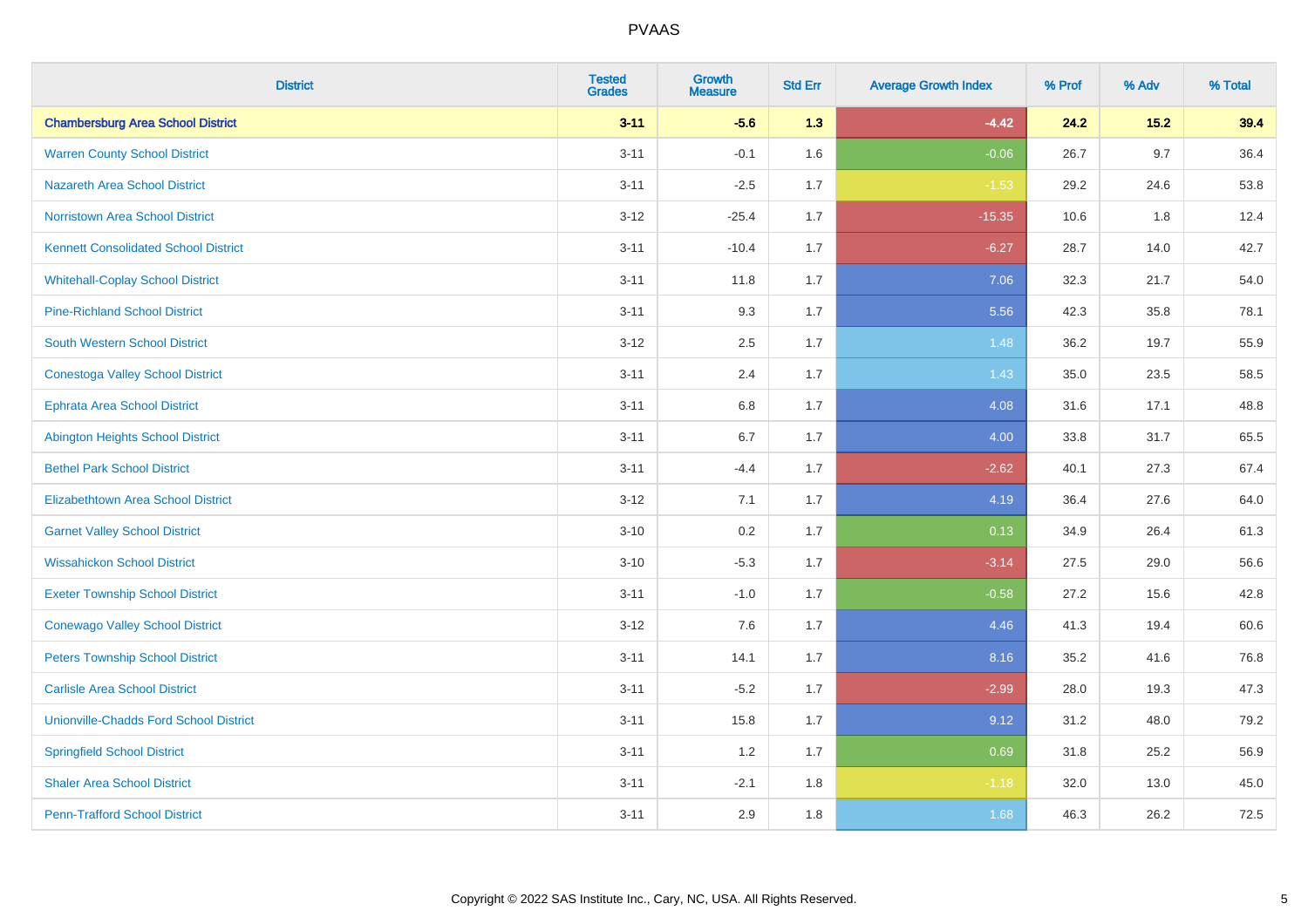| <b>District</b>                             | <b>Tested</b><br><b>Grades</b> | <b>Growth</b><br><b>Measure</b> | <b>Std Err</b> | <b>Average Growth Index</b> | % Prof | % Adv | % Total |
|---------------------------------------------|--------------------------------|---------------------------------|----------------|-----------------------------|--------|-------|---------|
| <b>Chambersburg Area School District</b>    | $3 - 11$                       | $-5.6$                          | 1.3            | $-4.42$                     | 24.2   | 15.2  | 39.4    |
| <b>Shippensburg Area School District</b>    | $3 - 11$                       | 0.5                             | 1.8            | 0.26                        | 23.5   | 22.8  | 46.3    |
| <b>Upper Saint Clair School District</b>    | $3 - 11$                       | 13.8                            | 1.8            | 7.86                        | 32.2   | 44.5  | 76.7    |
| <b>Oxford Area School District</b>          | $3 - 11$                       | $-3.1$                          | 1.8            | $-1.77$                     | 27.5   | 14.5  | 42.0    |
| <b>Lower Dauphin School District</b>        | $3 - 11$                       | 5.3                             | 1.8            | 3.03                        | 30.6   | 26.8  | 57.5    |
| <b>York City School District</b>            | $3 - 12$                       | $-17.7$                         | 1.8            | $-10.05$                    | 3.2    | 0.7   | 3.9     |
| <b>Keystone Central School District</b>     | $3 - 11$                       | 3.6                             | 1.8            | 2.04                        | 27.1   | 14.6  | 41.8    |
| <b>Penn-Delco School District</b>           | $3 - 11$                       | 1.3                             | 1.8            | 0.75                        | 26.5   | 12.6  | 39.1    |
| <b>Trinity Area School District</b>         | $3 - 11$                       | $-8.7$                          | 1.8            | $-4.87$                     | 20.9   | 9.8   | 30.8    |
| Pocono Mountain School District             | $3 - 12$                       | $-4.3$                          | 1.8            | $-2.43$                     | 35.5   | 17.1  | 52.6    |
| <b>Waynesboro Area School District</b>      | $3 - 12$                       | 3.0                             | 1.8            | 1.67                        | 26.0   | 23.5  | 49.5    |
| <b>North Hills School District</b>          | $3 - 11$                       | $-15.8$                         | 1.8            | $-8.84$                     | 26.4   | 19.8  | 46.2    |
| Palmyra Area School District                | $3 - 11$                       | 16.2                            | 1.8            | 9.02                        | 38.8   | 34.0  | 72.8    |
| <b>Moon Area School District</b>            | $3 - 11$                       | 1.5                             | 1.8            | 0.86                        | 34.5   | 25.5  | 60.0    |
| <b>Upper Dublin School District</b>         | $3 - 12$                       | 2.1                             | 1.8            | 1.19                        | 34.7   | 30.0  | 64.7    |
| South Fayette Township School District      | $3 - 11$                       | 6.0                             | 1.8            | 3.33                        | 32.2   | 38.3  | 70.5    |
| Northeastern York School District           | $3 - 11$                       | $3.8\,$                         | 1.8            | 2.11                        | 32.7   | 21.0  | 53.7    |
| Northern York County School District        | $3 - 11$                       | 8.4                             | 1.8            | 4.63                        | 24.3   | 23.1  | 47.4    |
| <b>Pleasant Valley School District</b>      | $3 - 11$                       | $-3.3$                          | 1.8            | $-1.80$                     | 28.5   | 10.4  | 39.0    |
| <b>Solanco School District</b>              | $3 - 11$                       | 2.2                             | 1.8            | 1.18                        | 27.2   | 15.0  | 42.3    |
| <b>Southern York County School District</b> | $3 - 11$                       | 15.5                            | 1.8            | 8.48                        | 37.6   | 29.2  | 66.8    |
| Phoenixville Area School District           | $3 - 11$                       | 7.3                             | 1.8            | 3.96                        | 32.3   | 27.6  | 59.8    |
| <b>South Eastern School District</b>        | $3 - 11$                       | $-1.0$                          | 1.8            | $-0.55$                     | 36.4   | 17.1  | 53.5    |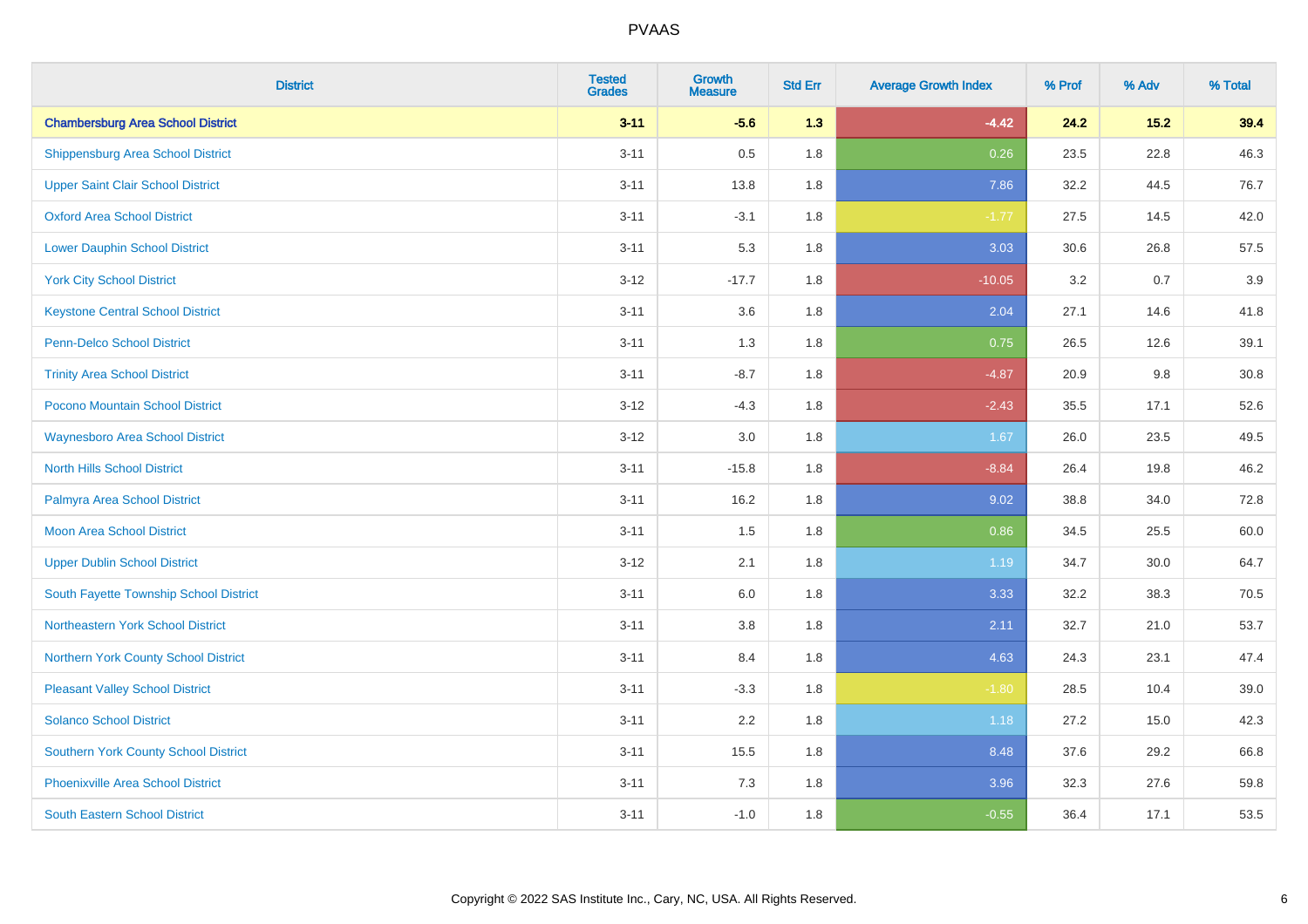| <b>District</b>                          | <b>Tested</b><br><b>Grades</b> | <b>Growth</b><br><b>Measure</b> | <b>Std Err</b> | <b>Average Growth Index</b> | % Prof | % Adv | % Total |
|------------------------------------------|--------------------------------|---------------------------------|----------------|-----------------------------|--------|-------|---------|
| <b>Chambersburg Area School District</b> | $3 - 11$                       | $-5.6$                          | 1.3            | $-4.42$                     | 24.2   | 15.2  | 39.4    |
| <b>Franklin Regional School District</b> | $3 - 11$                       | 11.3                            | 1.8            | 6.13                        | 30.0   | 35.0  | 65.0    |
| <b>Warwick School District</b>           | $3 - 11$                       | 21.7                            | 1.8            | 11.76                       | 27.7   | 36.3  | 64.0    |
| <b>Radnor Township School District</b>   | $3 - 12$                       | 7.5                             | 1.9            | 4.03                        | 33.0   | 38.3  | 71.3    |
| <b>Penncrest School District</b>         | $3 - 11$                       | 6.0                             | 1.9            | 3.24                        | 31.1   | 16.9  | 48.0    |
| Fox Chapel Area School District          | $3 - 11$                       | 17.6                            | 1.9            | 9.47                        | 22.9   | 52.0  | 74.9    |
| <b>Baldwin-Whitehall School District</b> | $3 - 11$                       | $-5.5$                          | 1.9            | $-2.93$                     | 32.0   | 14.7  | 46.7    |
| <b>Upper Perkiomen School District</b>   | $3 - 11$                       | 5.7                             | 1.9            | 3.04                        | 25.4   | 19.9  | 45.4    |
| <b>Daniel Boone Area School District</b> | $3 - 12$                       | 0.9                             | 1.9            | 0.46                        | 28.9   | 22.0  | 51.0    |
| <b>Lebanon School District</b>           | $3 - 11$                       | $-1.2$                          | 1.9            | $-0.63$                     | 15.2   | 6.4   | 21.6    |
| Dover Area School District               | $3 - 12$                       | 7.1                             | 1.9            | 3.78                        | 33.0   | 18.7  | 51.7    |
| Pennsylvania Leadership Charter School   | $3 - 11$                       | 8.0                             | 1.9            | 4.22                        | 33.1   | 27.8  | 60.9    |
| <b>Cocalico School District</b>          | $3 - 11$                       | 12.3                            | 1.9            | 6.48                        | 28.2   | 32.3  | 60.5    |
| <b>Muhlenberg School District</b>        | $3 - 10$                       | $-17.8$                         | 1.9            | $-9.34$                     | 12.4   | 4.6   | 17.0    |
| West Jefferson Hills School District     | $3 - 11$                       | 1.9                             | 1.9            | 0.99                        | 34.8   | 27.3  | 62.1    |
| <b>Twin Valley School District</b>       | $3 - 12$                       | $-3.2$                          | 1.9            | $-1.68$                     | 38.8   | 19.8  | 58.6    |
| <b>Mars Area School District</b>         | $3 - 10$                       | $6.6\,$                         | 1.9            | 3.45                        | 36.7   | 32.4  | 69.1    |
| <b>William Penn School District</b>      | $3-12$                         | 7.0                             | 1.9            | 3.61                        | 14.0   | 7.2   | 21.3    |
| <b>Red Lion Area School District</b>     | $3 - 11$                       | 4.5                             | 1.9            | 2.31                        | 32.3   | 21.5  | 53.8    |
| Lampeter-Strasburg School District       | $3 - 12$                       | 11.0                            | 1.9            | 5.69                        | 35.4   | 32.3  | 67.7    |
| <b>Harrisburg City School District</b>   | $3 - 11$                       | $-0.2$                          | 2.0            | $-0.11$                     | 6.0    | 2.0   | 8.0     |
| <b>Upper Merion Area School District</b> | $3 - 11$                       | 14.0                            | 2.0            | 7.15                        | 34.4   | 32.6  | 67.0    |
| <b>Pottsgrove School District</b>        | $3 - 11$                       | $-5.5$                          | 2.0            | $-2.78$                     | 28.6   | 10.3  | 38.8    |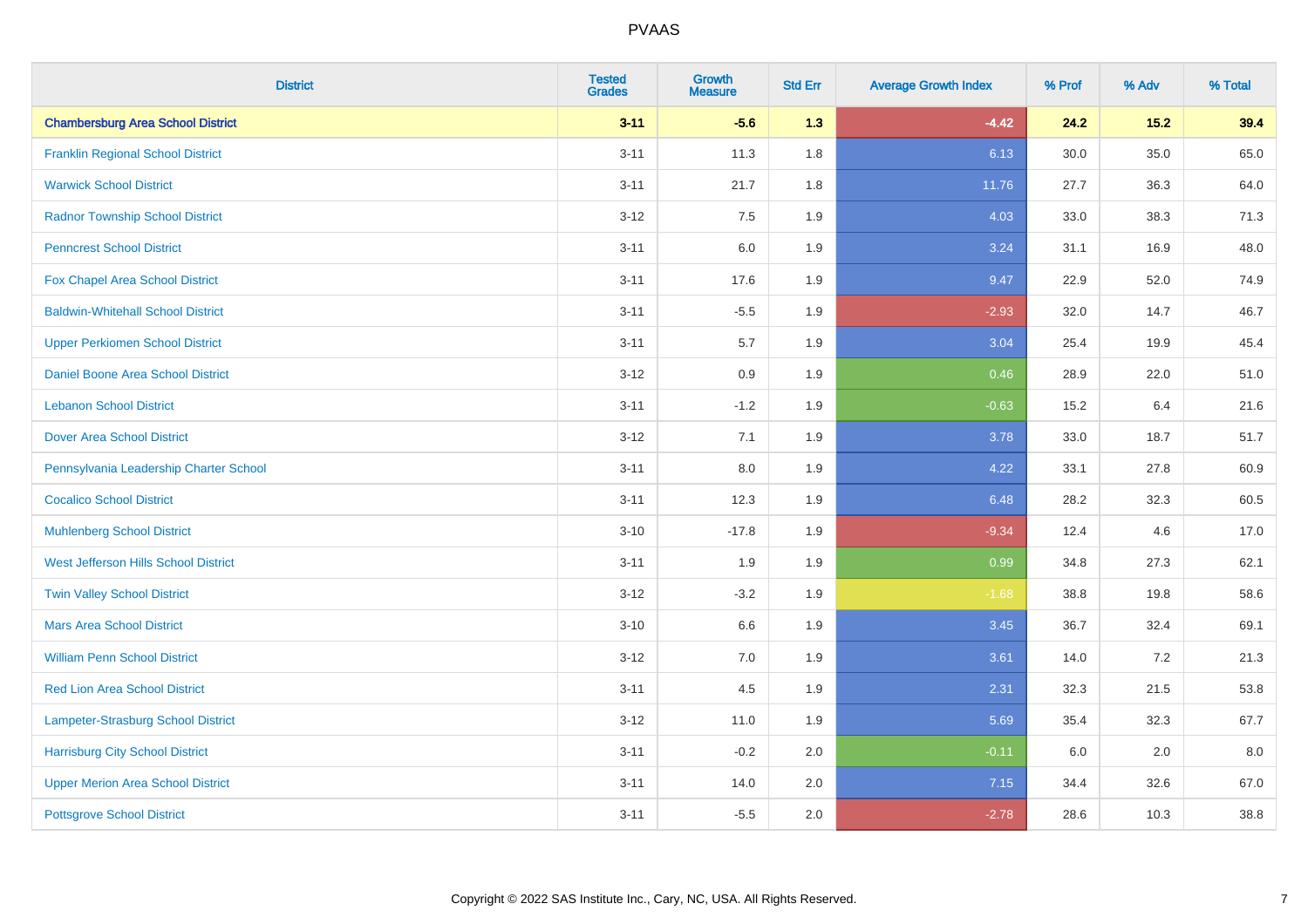| <b>District</b>                                | <b>Tested</b><br><b>Grades</b> | <b>Growth</b><br><b>Measure</b> | <b>Std Err</b> | <b>Average Growth Index</b> | % Prof | % Adv | % Total |
|------------------------------------------------|--------------------------------|---------------------------------|----------------|-----------------------------|--------|-------|---------|
| <b>Chambersburg Area School District</b>       | $3 - 11$                       | $-5.6$                          | 1.3            | $-4.42$                     | 24.2   | 15.2  | 39.4    |
| <b>Hampton Township School District</b>        | $3 - 11$                       | $7.4$                           | 2.0            | 3.79                        | 37.9   | 39.2  | 77.0    |
| <b>Manheim Central School District</b>         | $3 - 11$                       | 12.8                            | 2.0            | 6.52                        | 27.8   | 35.4  | 63.2    |
| <b>Great Valley School District</b>            | $3 - 11$                       | 5.4                             | 2.0            | 2.77                        | 33.8   | 33.5  | 67.3    |
| <b>Interboro School District</b>               | $3-12$                         | $-8.4$                          | 2.0            | $-4.27$                     | 27.6   | 6.4   | 34.1    |
| <b>Greater Latrobe School District</b>         | $3 - 11$                       | $-14.1$                         | 2.0            | $-7.14$                     | 41.0   | 12.6  | 53.6    |
| <b>Derry Township School District</b>          | $3 - 10$                       | 20.1                            | 2.0            | 10.20                       | 32.8   | 46.9  | 79.7    |
| <b>Upper Moreland Township School District</b> | $3 - 11$                       | 1.1                             | 2.0            | 0.56                        | 24.8   | 26.6  | 51.3    |
| <b>Connellsville Area School District</b>      | $3 - 11$                       | $-5.3$                          | 2.0            | $-2.67$                     | 24.2   | 5.0   | 29.1    |
| <b>Gettysburg Area School District</b>         | $3 - 11$                       | $-6.0$                          | 2.0            | $-3.02$                     | 28.8   | 19.6  | 48.5    |
| <b>Greencastle-Antrim School District</b>      | $3 - 11$                       | $-0.3$                          | 2.0            | $-0.14$                     | 30.9   | 22.2  | 53.1    |
| <b>West Allegheny School District</b>          | $3 - 12$                       | 8.6                             | 2.0            | 4.34                        | 37.3   | 27.2  | 64.5    |
| <b>Lower Moreland Township School District</b> | $3 - 11$                       | 8.7                             | 2.0            | 4.35                        | 38.2   | 33.2  | 71.4    |
| <b>Bellefonte Area School District</b>         | $3 - 11$                       | $6.7\,$                         | 2.0            | 3.34                        | 28.8   | 21.5  | 50.2    |
| <b>Gateway School District</b>                 | $3 - 11$                       | 3.1                             | 2.0            | 1.55                        | 35.7   | 18.5  | 54.2    |
| <b>Dubois Area School District</b>             | $3 - 11$                       | $-2.8$                          | 2.0            | $-1.37$                     | 35.5   | 19.0  | 54.6    |
| <b>Fleetwood Area School District</b>          | $3 - 10$                       | 10.4                            | 2.0            | 5.19                        | 31.7   | 25.8  | 57.5    |
| <b>Juniata County School District</b>          | $3 - 12$                       | 7.7                             | 2.0            | 3.81                        | 22.9   | 18.9  | 41.8    |
| <b>Indiana Area School District</b>            | $3 - 11$                       | 12.0                            | 2.0            | 5.98                        | 30.0   | 30.4  | 60.3    |
| <b>Cheltenham School District</b>              | $3 - 11$                       | $-17.6$                         | 2.0            | $-8.74$                     | 24.4   | 8.3   | 32.6    |
| <b>Tunkhannock Area School District</b>        | $3 - 11$                       | 1.4                             | 2.0            | 0.71                        | 29.8   | 18.1  | 47.9    |
| <b>Bangor Area School District</b>             | $3-12$                         | $-1.2$                          | 2.0            | $-0.60$                     | 25.8   | 12.7  | 38.5    |
| Kiski Area School District                     | $3 - 11$                       | $-4.0$                          | 2.0            | $-1.99$                     | 23.1   | 18.2  | 41.3    |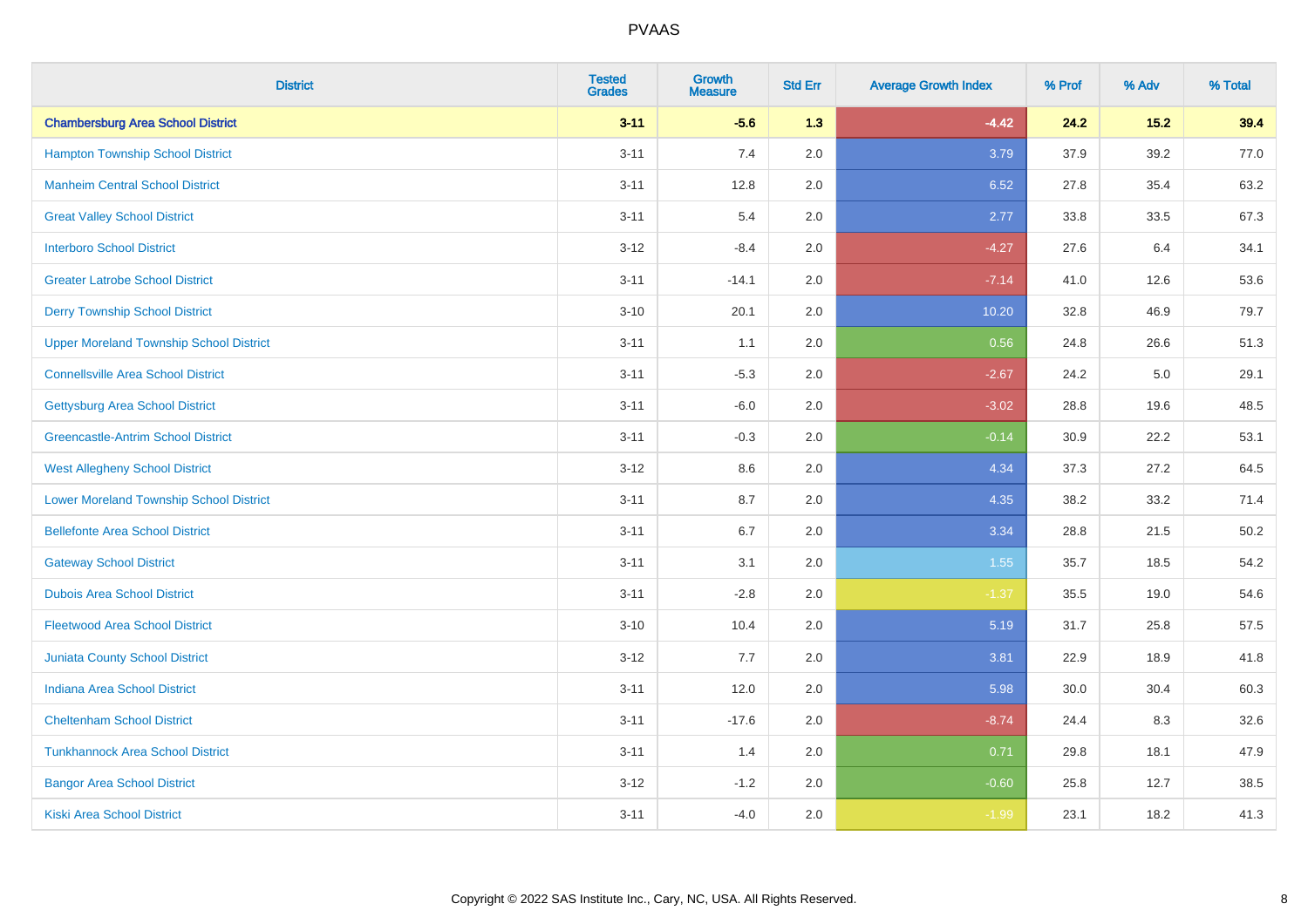| <b>District</b>                               | <b>Tested</b><br><b>Grades</b> | <b>Growth</b><br><b>Measure</b> | <b>Std Err</b> | <b>Average Growth Index</b> | % Prof | % Adv | % Total |
|-----------------------------------------------|--------------------------------|---------------------------------|----------------|-----------------------------|--------|-------|---------|
| <b>Chambersburg Area School District</b>      | $3 - 11$                       | $-5.6$                          | 1.3            | $-4.42$                     | 24.2   | 15.2  | 39.4    |
| <b>Spring Grove Area School District</b>      | $3 - 11$                       | 3.9                             | 2.0            | 1.90                        | 30.0   | 23.0  | 53.0    |
| <b>Montour School District</b>                | $3 - 11$                       | $-6.1$                          | 2.1            | $-2.95$                     | 31.8   | 23.6  | 55.3    |
| <b>Wallenpaupack Area School District</b>     | $3 - 11$                       | $8.8\,$                         | 2.1            | 4.28                        | 28.5   | 18.9  | 47.4    |
| 21st Century Cyber Charter School             | $6 - 12$                       | 6.6                             | 2.1            | 3.16                        | 29.0   | 21.8  | 50.8    |
| <b>Pottsville Area School District</b>        | $3-12$                         | $-4.9$                          | 2.1            | $-2.36$                     | 21.8   | 7.9   | 29.6    |
| Esperanza Academy Charter School              | $4 - 11$                       | 2.1                             | 2.1            | $1.01$                      | 14.2   | 3.6   | 17.8    |
| <b>Dallas School District</b>                 | $3 - 11$                       | 8.1                             | 2.1            | 3.87                        | 32.4   | 22.4  | 54.8    |
| Selinsgrove Area School District              | $3 - 12$                       | $-5.7$                          | 2.1            | $-2.74$                     | 25.4   | 13.9  | 39.2    |
| <b>York Suburban School District</b>          | $3 - 11$                       | 7.4                             | 2.1            | 3.55                        | 24.9   | 31.2  | 56.1    |
| Mifflinburg Area School District              | $3 - 11$                       | $-6.0$                          | 2.1            | $-2.87$                     | 32.7   | 13.3  | 46.0    |
| <b>Blue Mountain School District</b>          | $3 - 10$                       | 12.2                            | 2.1            | 5.81                        | 30.7   | 26.1  | 56.8    |
| <b>Southern Lehigh School District</b>        | $3 - 11$                       | $-4.1$                          | 2.1            | $-1.94$                     | 39.3   | 28.0  | 67.2    |
| <b>Crawford Central School District</b>       | $3 - 11$                       | 5.7                             | 2.1            | 2.71                        | 26.4   | 15.8  | 42.1    |
| <b>Freeport Area School District</b>          | $3 - 10$                       | $-0.2$                          | 2.1            | $-0.10$                     | 37.4   | 29.8  | 67.2    |
| <b>Conrad Weiser Area School District</b>     | $3 - 11$                       | 7.1                             | 2.1            | 3.34                        | 28.2   | 14.4  | 42.6    |
| Northwestern Lehigh School District           | $3 - 11$                       | $-2.4$                          | 2.1            | $-1.14$                     | 41.7   | 17.9  | 59.5    |
| East Pennsboro Area School District           | $3 - 11$                       | 4.8                             | 2.1            | 2.26                        | 36.8   | 16.9  | 53.7    |
| Rose Tree Media School District               | $3 - 10$                       | $-2.8$                          | 2.1            | $-1.33$                     | 35.2   | 29.6  | 64.8    |
| <b>Chartiers Valley School District</b>       | $3 - 11$                       | $-9.1$                          | 2.1            | $-4.23$                     | 20.7   | 17.4  | 38.0    |
| <b>Eastern Lebanon County School District</b> | $3 - 11$                       | 4.0                             | 2.1            | 1.89                        | 23.5   | 11.5  | 35.0    |
| <b>East Lycoming School District</b>          | $3 - 11$                       | $-10.9$                         | 2.1            | $-5.08$                     | 22.5   | 8.2   | 30.8    |
| <b>Tuscarora School District</b>              | $3 - 11$                       | 13.4                            | 2.2            | 6.20                        | 37.1   | 26.3  | 63.4    |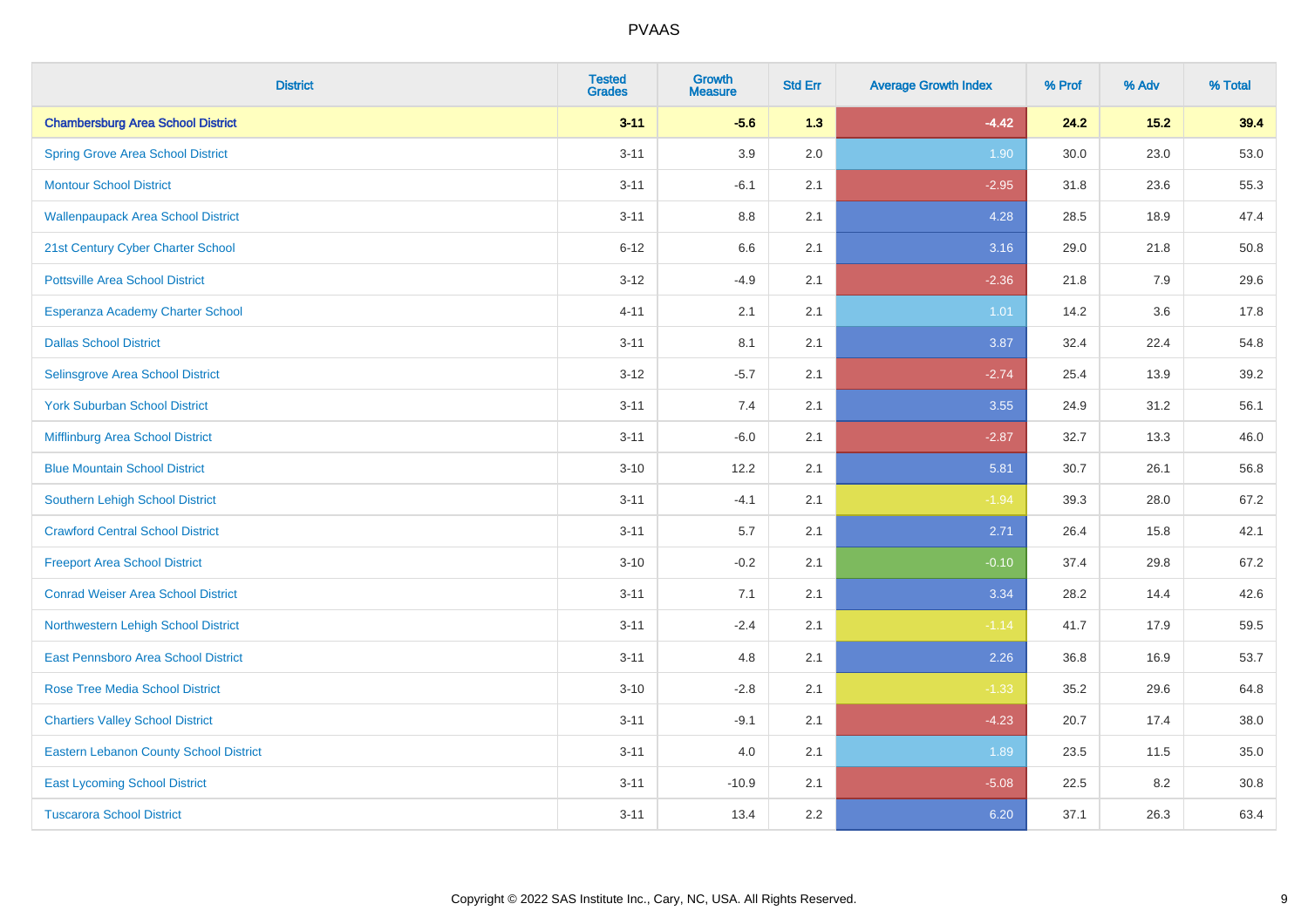| <b>District</b>                               | <b>Tested</b><br><b>Grades</b> | <b>Growth</b><br><b>Measure</b> | <b>Std Err</b> | <b>Average Growth Index</b> | % Prof | % Adv  | % Total |
|-----------------------------------------------|--------------------------------|---------------------------------|----------------|-----------------------------|--------|--------|---------|
| <b>Chambersburg Area School District</b>      | $3 - 11$                       | $-5.6$                          | 1.3            | $-4.42$                     | 24.2   | $15.2$ | 39.4    |
| <b>Donegal School District</b>                | $3 - 12$                       | 5.9                             | 2.2            | 2.72                        | 34.1   | 23.1   | 57.2    |
| <b>Mckeesport Area School District</b>        | $3 - 12$                       | 4.6                             | 2.2            | 2.14                        | 21.1   | 4.4    | 25.5    |
| North Schuylkill School District              | $3 - 11$                       | $-4.7$                          | 2.2            | $-2.16$                     | 20.2   | 11.7   | 31.9    |
| <b>Pittston Area School District</b>          | $3 - 11$                       | $-8.2$                          | 2.2            | $-3.75$                     | 26.7   | 14.8   | 41.5    |
| <b>Ringgold School District</b>               | $3 - 11$                       | 2.9                             | 2.2            | 1.32                        | 23.8   | 13.3   | 37.1    |
| <b>Wallingford-Swarthmore School District</b> | $3 - 10$                       | 5.0                             | 2.2            | 2.25                        | 33.3   | 37.1   | 70.4    |
| <b>New Foundations Charter School</b>         | $3 - 11$                       | 0.6                             | 2.2            | 0.29                        | 22.4   | 4.0    | 26.4    |
| <b>Crestwood School District</b>              | $3 - 11$                       | $-3.4$                          | 2.2            | $-1.52$                     | 33.1   | 21.7   | 54.9    |
| <b>Fort Leboeuf School District</b>           | $3 - 11$                       | 3.5                             | 2.2            | 1.58                        | 32.0   | 16.8   | 48.8    |
| <b>Pottstown School District</b>              | $3 - 12$                       | 2.0                             | 2.2            | 0.88                        | 19.4   | 6.2    | 25.6    |
| <b>Valley View School District</b>            | $3 - 11$                       | 9.3                             | 2.2            | 4.18                        | 26.6   | 23.1   | 49.7    |
| Saint Marys Area School District              | $3 - 11$                       | $6.0\,$                         | 2.2            | 2.69                        | 35.4   | 18.3   | 53.7    |
| <b>Bucks County Technical High School</b>     | $9 - 10$                       | $-2.9$                          | 2.2            | $-1.29$                     | 27.7   | 10.4   | 38.2    |
| <b>Saucon Valley School District</b>          | $3 - 11$                       | 18.9                            | 2.2            | 8.48                        | 26.0   | 39.6   | 65.6    |
| South Middleton School District               | $3 - 11$                       | 4.4                             | 2.2            | 1.95                        | 31.1   | 16.4   | 47.5    |
| <b>Schuylkill Valley School District</b>      | $3 - 11$                       | $-1.0$                          | 2.2            | $-0.47$                     | 29.8   | 20.2   | 50.0    |
| South Butler County School District           | $3 - 10$                       | 6.3                             | 2.2            | 2.80                        | 37.8   | 19.2   | 57.0    |
| <b>Greensburg Salem School District</b>       | $3 - 11$                       | $-6.9$                          | 2.2            | $-3.06$                     | 30.3   | 13.3   | 43.6    |
| <b>Grove City Area School District</b>        | $3 - 12$                       | $-8.8$                          | 2.3            | $-3.89$                     | 25.6   | 16.4   | 42.0    |
| Northern Lebanon School District              | $3 - 11$                       | $-0.7$                          | 2.3            | $-0.29$                     | 18.8   | 6.8    | 25.6    |
| <b>Bradford Area School District</b>          | $3 - 12$                       | $-1.8$                          | 2.3            | $-0.79$                     | 31.2   | 16.7   | 47.9    |
| <b>Big Spring School District</b>             | $3 - 11$                       | $-9.8$                          | 2.3            | $-4.32$                     | 23.6   | 12.9   | 36.5    |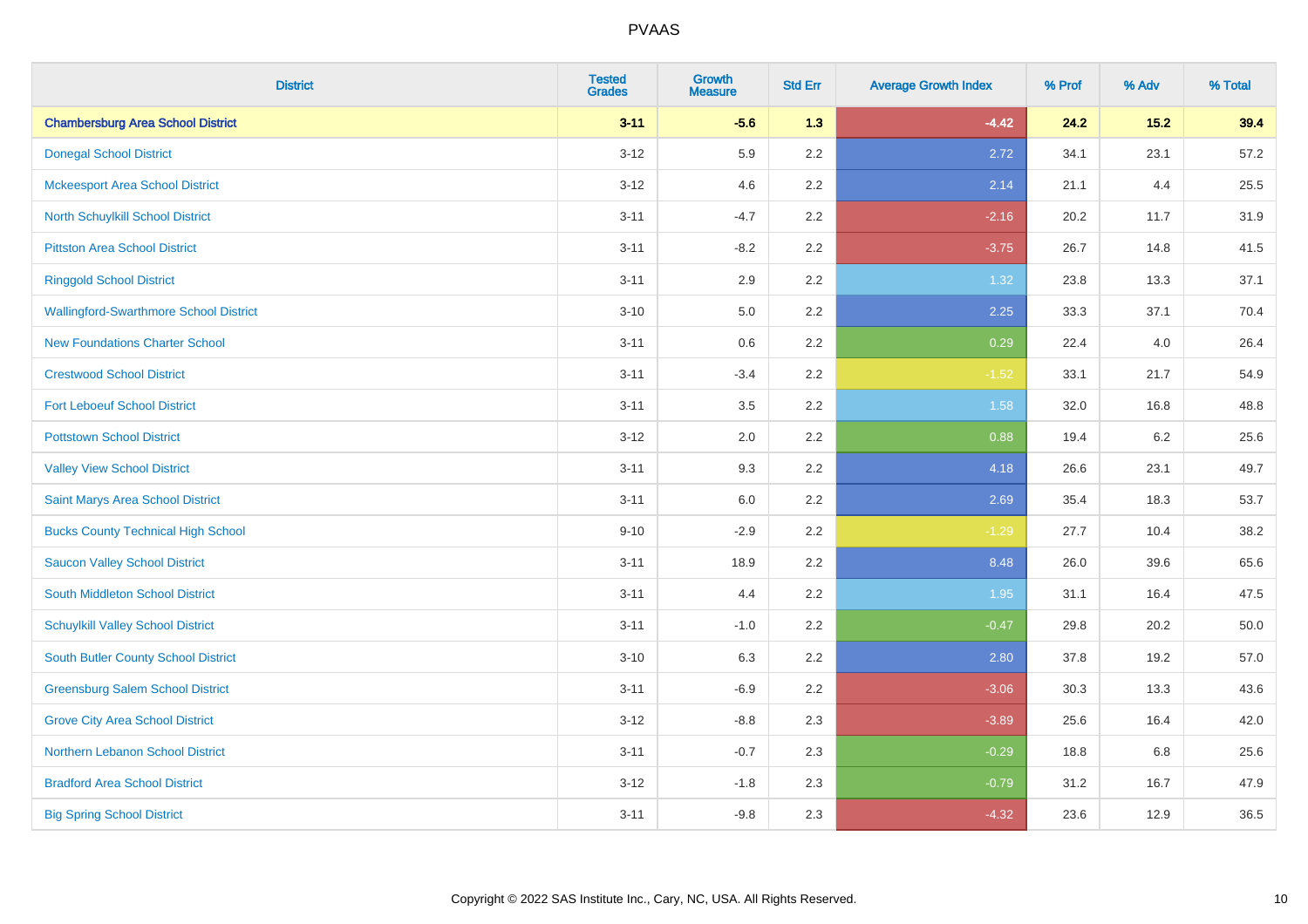| <b>District</b>                             | <b>Tested</b><br><b>Grades</b> | <b>Growth</b><br><b>Measure</b> | <b>Std Err</b> | <b>Average Growth Index</b> | % Prof | % Adv   | % Total |
|---------------------------------------------|--------------------------------|---------------------------------|----------------|-----------------------------|--------|---------|---------|
| <b>Chambersburg Area School District</b>    | $3 - 11$                       | $-5.6$                          | 1.3            | $-4.42$                     | 24.2   | $15.2$  | 39.4    |
| <b>Central Cambria School District</b>      | $3 - 11$                       | $-12.7$                         | 2.3            | $-5.61$                     | 19.4   | 7.4     | 26.9    |
| <b>Corry Area School District</b>           | $3 - 11$                       | $-6.8$                          | 2.3            | $-3.01$                     | 24.0   | 8.8     | 32.8    |
| <b>New Castle Area School District</b>      | $3 - 12$                       | $-13.6$                         | 2.3            | $-5.99$                     | 17.6   | 2.0     | 19.5    |
| <b>Tyrone Area School District</b>          | $3 - 12$                       | 29.2                            | 2.3            | 12.86                       | 36.6   | 29.1    | 65.7    |
| <b>Mount Pleasant Area School District</b>  | $3 - 11$                       | $-5.4$                          | 2.3            | $-2.37$                     | 33.3   | 8.7     | 42.0    |
| <b>Keystone Oaks School District</b>        | $3 - 11$                       | $-7.2$                          | 2.3            | $-3.14$                     | 30.0   | 11.1    | 41.0    |
| <b>Belle Vernon Area School District</b>    | $3 - 11$                       | 11.1                            | 2.3            | 4.88                        | 31.6   | 25.4    | 57.1    |
| <b>Central Columbia School District</b>     | $3 - 12$                       | 0.3                             | 2.3            | 0.12                        | 25.4   | 37.6    | 63.0    |
| <b>Eastern York School District</b>         | $3 - 11$                       | $-6.2$                          | 2.3            | $-2.70$                     | 27.8   | 18.5    | 46.4    |
| <b>Laurel Highlands School District</b>     | $3 - 11$                       | $-3.8$                          | 2.3            | $-1.63$                     | 20.9   | 14.6    | 35.4    |
| <b>Marple Newtown School District</b>       | $3 - 11$                       | 20.6                            | 2.3            | 8.95                        | 31.1   | 42.7    | 73.8    |
| <b>West Perry School District</b>           | $3 - 11$                       | 11.0                            | 2.3            | 4.76                        | 26.9   | 20.5    | 47.4    |
| <b>Harbor Creek School District</b>         | $3 - 11$                       | 13.4                            | 2.3            | 5.80                        | 34.5   | 40.7    | 75.2    |
| <b>Albert Gallatin Area School District</b> | $3 - 11$                       | $-1.7$                          | 2.3            | $-0.72$                     | 31.9   | 20.7    | 52.7    |
| <b>Avonworth School District</b>            | $3 - 10$                       | $-6.2$                          | 2.3            | $-2.68$                     | 35.9   | 14.1    | 50.0    |
| Dauphin County Technical School             | $9 - 11$                       | $-3.9$                          | 2.3            | $-1.67$                     | 18.3   | 11.1    | 29.3    |
| <b>Blackhawk School District</b>            | $3 - 11$                       | 2.0                             | 2.3            | 0.87                        | 34.6   | 20.7    | 55.3    |
| <b>Wyoming Valley West School District</b>  | $3 - 11$                       | $-5.5$                          | 2.3            | $-2.38$                     | 22.2   | 9.2     | 31.4    |
| <b>Mount Carmel Area School District</b>    | $3 - 11$                       | $-7.9$                          | 2.3            | $-3.38$                     | 18.2   | 4.4     | 22.6    |
| <b>Highlands School District</b>            | $3 - 11$                       | $-1.3$                          | 2.3            | $-0.55$                     | 32.6   | 10.5    | 43.0    |
| <b>Sharon City School District</b>          | $3 - 11$                       | $-6.5$                          | 2.3            | $-2.79$                     | 13.1   | $5.0\,$ | 18.1    |
| <b>Athens Area School District</b>          | $3 - 11$                       | 2.6                             | 2.3            | 1.11                        | 34.9   | 12.3    | 47.3    |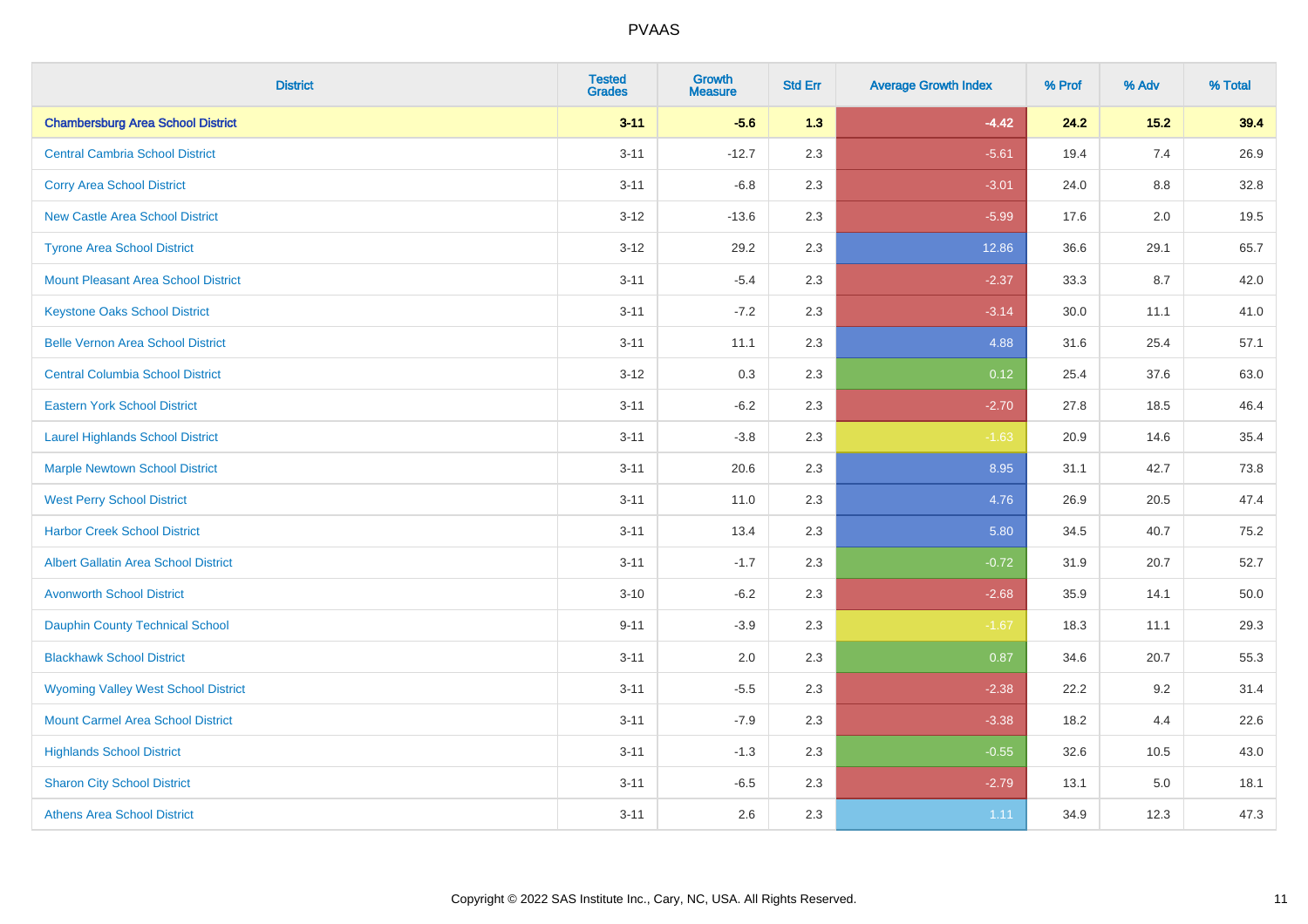| <b>District</b>                          | <b>Tested</b><br><b>Grades</b> | <b>Growth</b><br><b>Measure</b> | <b>Std Err</b> | <b>Average Growth Index</b> | % Prof | % Adv  | % Total |
|------------------------------------------|--------------------------------|---------------------------------|----------------|-----------------------------|--------|--------|---------|
| <b>Chambersburg Area School District</b> | $3 - 11$                       | $-5.6$                          | 1.3            | $-4.42$                     | 24.2   | $15.2$ | 39.4    |
| <b>Wilson Area School District</b>       | $3 - 11$                       | $-0.3$                          | 2.4            | $-0.12$                     | 35.4   | 14.6   | 50.0    |
| <b>Lehighton Area School District</b>    | $3 - 11$                       | 11.4                            | 2.4            | 4.84                        | 30.5   | 24.9   | 55.3    |
| <b>Plum Borough School District</b>      | $3 - 11$                       | $-9.4$                          | 2.4            | $-3.98$                     | 32.9   | 27.4   | 60.4    |
| <b>Tamaqua Area School District</b>      | $3 - 12$                       | 6.5                             | 2.4            | 2.72                        | 34.3   | 17.5   | 51.8    |
| <b>Lewisburg Area School District</b>    | $3 - 11$                       | 1.7                             | 2.4            | 0.72                        | 35.9   | 35.9   | 71.8    |
| <b>Greater Johnstown School District</b> | $3 - 11$                       | $-3.5$                          | 2.4            | $-1.45$                     | 10.3   | 1.3    | 11.5    |
| <b>Somerset Area School District</b>     | $3 - 11$                       | $-7.6$                          | 2.4            | $-3.17$                     | 21.0   | 14.5   | 35.5    |
| <b>Middletown Area School District</b>   | $3 - 11$                       | $-3.4$                          | 2.4            | $-1.44$                     | 34.3   | 15.2   | 49.4    |
| <b>Bedford Area School District</b>      | $3 - 11$                       | 6.4                             | 2.4            | 2.68                        | 31.0   | 20.6   | 51.6    |
| Hamburg Area School District             | $3 - 11$                       | 0.6                             | 2.4            | 0.25                        | 28.0   | 15.5   | 43.6    |
| <b>City CHS</b>                          | $10 - 11$                      | $-5.6$                          | 2.4            | $-2.34$                     | 15.9   | 1.5    | 17.4    |
| <b>Bermudian Springs School District</b> | $3 - 11$                       | 2.5                             | 2.4            | 1.05                        | 31.8   | 23.5   | 55.3    |
| <b>Wilkes-Barre Area School District</b> | $3 - 11$                       | $-12.4$                         | 2.4            | $-5.18$                     | 14.2   | 3.7    | 17.9    |
| <b>Fairview School District</b>          | $3 - 11$                       | 8.3                             | 2.4            | 3.43                        | 41.9   | 34.9   | 76.7    |
| Penn Hills School District               | $3 - 11$                       | 0.0                             | 2.4            | 0.02                        | 18.4   | 7.1    | 25.6    |
| <b>Penn Cambria School District</b>      | $3 - 11$                       | $-4.5$                          | 2.4            | $-1.86$                     | 27.3   | 15.8   | 43.2    |
| <b>Spring Cove School District</b>       | $3 - 11$                       | 9.1                             | 2.4            | 3.77                        | 31.8   | 25.4   | 57.1    |
| Jim Thorpe Area School District          | $3 - 11$                       | $-10.9$                         | 2.4            | $-4.48$                     | 19.5   | 6.0    | 25.5    |
| <b>Agora Cyber Charter School</b>        | $3 - 11$                       | 14.6                            | 2.4            | 6.03                        | 24.7   | 19.5   | 44.2    |
| <b>General Mclane School District</b>    | $3 - 11$                       | $-10.7$                         | 2.4            | $-4.40$                     | 34.0   | 15.6   | 49.6    |
| <b>Shikellamy School District</b>        | $3 - 10$                       | $-8.3$                          | 2.4            | $-3.42$                     | 20.8   | 18.5   | 39.2    |
| Oil City Area School District            | $3 - 11$                       | 8.6                             | 2.4            | 3.56                        | 29.1   | 13.1   | 42.2    |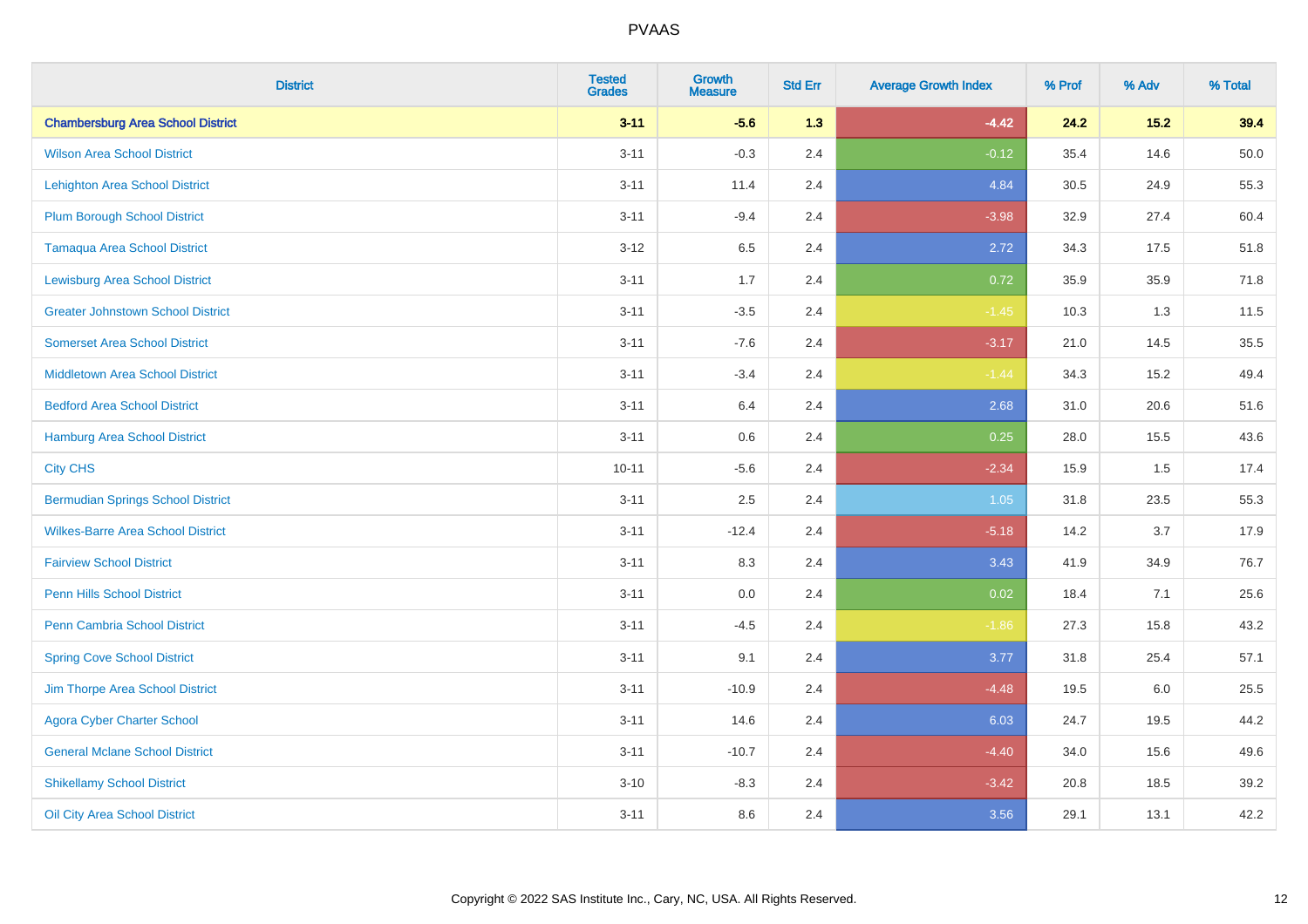| <b>District</b>                                | <b>Tested</b><br><b>Grades</b> | <b>Growth</b><br><b>Measure</b> | <b>Std Err</b> | <b>Average Growth Index</b> | % Prof | % Adv | % Total |
|------------------------------------------------|--------------------------------|---------------------------------|----------------|-----------------------------|--------|-------|---------|
| <b>Chambersburg Area School District</b>       | $3 - 11$                       | $-5.6$                          | 1.3            | $-4.42$                     | 24.2   | 15.2  | 39.4    |
| <b>Littlestown Area School District</b>        | $3 - 11$                       | 28.7                            | 2.4            | 11.83                       | 38.4   | 29.3  | 67.7    |
| <b>Berwick Area School District</b>            | $3 - 11$                       | $-6.9$                          | 2.4            | $-2.84$                     | 22.3   | 11.5  | 33.8    |
| <b>Tredyffrin-Easttown School District</b>     | $3 - 10$                       | 8.7                             | 2.4            | 3.57                        | 35.2   | 35.8  | 71.0    |
| <b>Annville-Cleona School District</b>         | $3 - 12$                       | 1.1                             | 2.4            | 0.45                        | 34.8   | 13.6  | 48.5    |
| <b>Oley Valley School District</b>             | $3 - 11$                       | 1.4                             | 2.4            | 0.56                        | 37.4   | 23.9  | 61.4    |
| <b>Shamokin Area School District</b>           | $3 - 11$                       | $-2.6$                          | 2.5            | $-1.06$                     | 19.6   | 9.8   | 29.3    |
| <b>Slippery Rock Area School District</b>      | $3 - 11$                       | $-3.8$                          | 2.5            | $-1.56$                     | 30.8   | 21.9  | 52.7    |
| <b>Elizabeth Forward School District</b>       | $3 - 11$                       | $-5.5$                          | 2.5            | $-2.25$                     | 32.2   | 12.8  | 45.0    |
| <b>Wayne Highlands School District</b>         | $3 - 11$                       | 22.5                            | 2.5            | 9.16                        | 33.8   | 40.4  | 74.2    |
| <b>MaST Community Charter School</b>           | $3 - 10$                       | $-0.9$                          | 2.5            | $-0.34$                     | 25.0   | 21.6  | 46.6    |
| <b>Universal Audenried Charter School</b>      | $9 - 11$                       | $-3.8$                          | 2.5            | $-1.53$                     | 3.0    | 0.5   | 3.5     |
| Lehigh Valley Charter High School For The Arts | $9 - 10$                       | $-11.8$                         | 2.5            | $-4.76$                     | 28.9   | 5.7   | 34.6    |
| <b>Deer Lakes School District</b>              | $3 - 11$                       | $-10.0$                         | 2.5            | $-4.02$                     | 27.7   | 9.9   | 37.6    |
| <b>Quaker Valley School District</b>           | $3 - 11$                       | 12.2                            | 2.5            | 4.90                        | 39.5   | 26.4  | 65.9    |
| <b>Wyoming Area School District</b>            | $3 - 10$                       | $-5.5$                          | 2.5            | $-2.21$                     | 32.0   | 9.6   | 41.6    |
| <b>Scranton School District</b>                | $3 - 12$                       | $-10.1$                         | 2.5            | $-4.04$                     | 20.0   | 7.7   | 27.7    |
| <b>West Mifflin Area School District</b>       | $3 - 12$                       | $-11.9$                         | 2.5            | $-4.77$                     | 15.9   | 4.0   | 19.9    |
| <b>Milton Area School District</b>             | $3 - 11$                       | $-10.1$                         | 2.5            | $-4.04$                     | 23.0   | 11.3  | 34.2    |
| <b>Tech Freire Charter School</b>              | $9 - 11$                       | 0.7                             | 2.5            | 0.27                        | 3.6    | 0.0   | 3.6     |
| <b>Upper Adams School District</b>             | $3 - 11$                       | 0.9                             | 2.5            | 0.37                        | 33.0   | 17.0  | 50.0    |
| <b>Hermitage School District</b>               | $3 - 12$                       | 14.0                            | 2.5            | 5.59                        | 34.0   | 27.0  | 61.0    |
| <b>Titusville Area School District</b>         | $3 - 11$                       | $-5.0$                          | 2.5            | $-1.98$                     | 26.5   | 6.8   | 33.3    |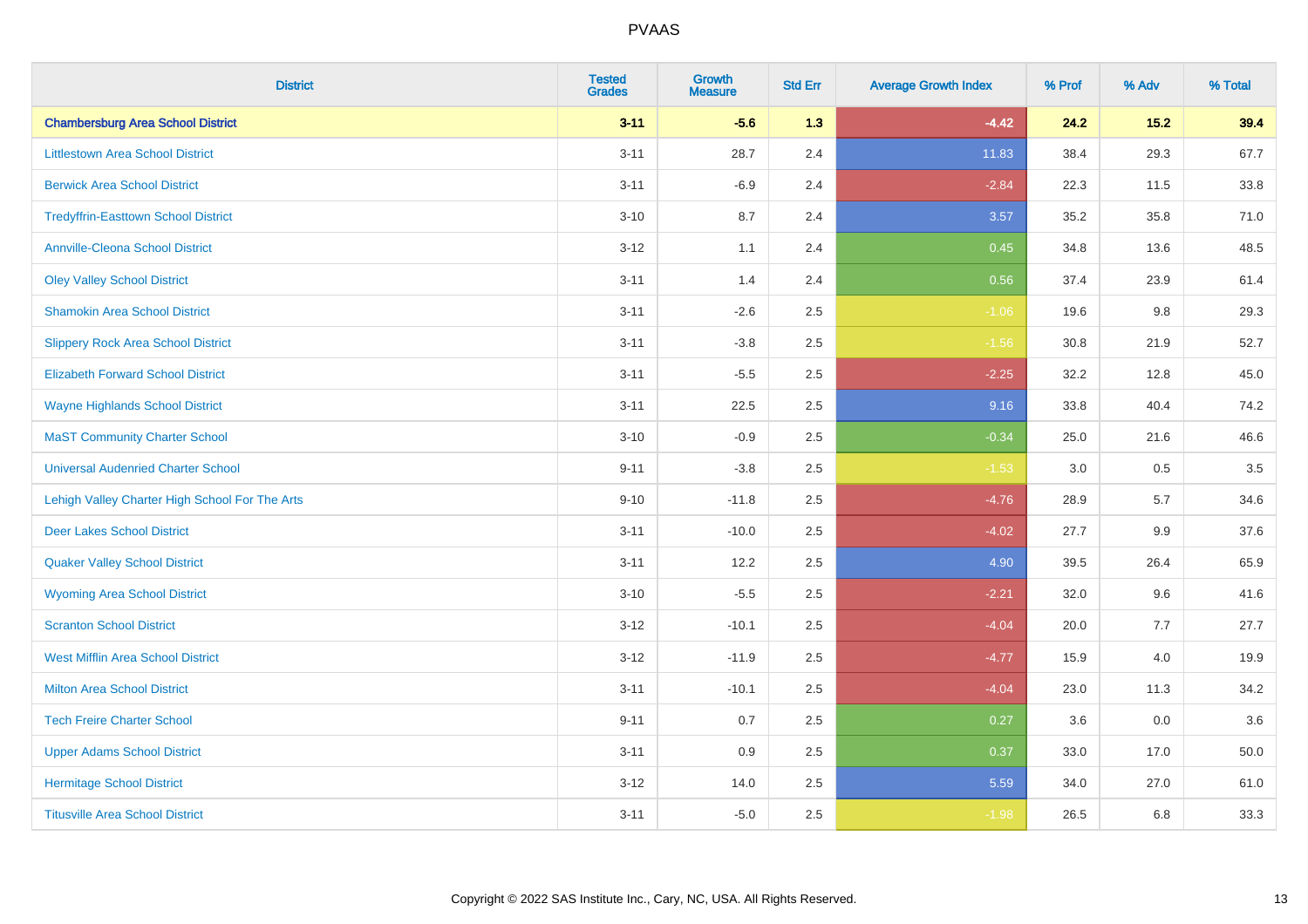| <b>District</b>                                                       | <b>Tested</b><br><b>Grades</b> | <b>Growth</b><br><b>Measure</b> | <b>Std Err</b> | <b>Average Growth Index</b> | % Prof | % Adv | % Total |
|-----------------------------------------------------------------------|--------------------------------|---------------------------------|----------------|-----------------------------|--------|-------|---------|
| <b>Chambersburg Area School District</b>                              | $3 - 11$                       | $-5.6$                          | 1.3            | $-4.42$                     | 24.2   | 15.2  | 39.4    |
| Pen Argyl Area School District                                        | $3 - 12$                       | 12.8                            | 2.5            | 5.10                        | 28.5   | 23.8  | 52.3    |
| Northern Lehigh School District                                       | $3 - 12$                       | 6.1                             | 2.5            | 2.42                        | 21.4   | 18.0  | 39.3    |
| <b>Central Greene School District</b>                                 | $3 - 11$                       | $-0.4$                          | 2.5            | $-0.15$                     | 27.8   | 14.8  | 42.6    |
| <b>Bald Eagle Area School District</b>                                | $3 - 11$                       | 7.6                             | 2.5            | 3.00                        | 31.6   | 15.6  | 47.3    |
| <b>Jersey Shore Area School District</b>                              | $3 - 11$                       | 0.7                             | 2.5            | 0.27                        | 39.3   | 13.6  | 52.9    |
| <b>Forest Hills School District</b>                                   | $3 - 11$                       | 1.8                             | 2.5            | 0.71                        | 28.8   | 10.3  | 39.1    |
| Preparatory Charter School Of Mathematics, Science, Tech, And Careers | $9 - 10$                       | $-5.1$                          | 2.5            | $-2.03$                     | 6.3    | 1.4   | 7.7     |
| Ambridge Area School District                                         | $3 - 12$                       | $-19.4$                         | 2.5            | $-7.64$                     | 23.2   | 5.6   | 28.9    |
| <b>Beaver Area School District</b>                                    | $3 - 10$                       | $-3.0$                          | 2.5            | $-1.16$                     | 25.8   | 27.8  | 53.6    |
| <b>Woodland Hills School District</b>                                 | $3 - 12$                       | $-4.2$                          | 2.5            | $-1.66$                     | 10.1   | 1.4   | 11.5    |
| <b>Innovative Arts Academy Charter School</b>                         | $6 - 11$                       | $-7.2$                          | 2.5            | $-2.83$                     | 2.0    | 0.0   | 2.0     |
| <b>South Park School District</b>                                     | $3 - 11$                       | $-8.8$                          | 2.5            | $-3.46$                     | 28.1   | 17.0  | 45.2    |
| <b>Brandywine Heights Area School District</b>                        | $3 - 11$                       | 5.8                             | 2.6            | 2.27                        | 27.7   | 28.6  | 56.2    |
| <b>Conneaut School District</b>                                       | $3 - 12$                       | $-2.3$                          | 2.6            | $-0.91$                     | 27.4   | 9.7   | 37.1    |
| <b>Midd-West School District</b>                                      | $3 - 11$                       | 3.6                             | 2.6            | 1.42                        | 28.6   | 25.0  | 53.6    |
| Huntingdon Area School District                                       | $3 - 11$                       | 5.8                             | 2.6            | 2.28                        | 27.8   | 17.4  | 45.2    |
| <b>Danville Area School District</b>                                  | $3 - 11$                       | 18.4                            | 2.6            | 7.19                        | 32.0   | 46.1  | 78.1    |
| Perseus House Charter School Of Excellence                            | $6 - 11$                       | $-6.4$                          | 2.6            | $-2.50$                     | 0.9    | 0.0   | 0.9     |
| Northern Tioga School District                                        | $3 - 12$                       | 6.8                             | 2.6            | 2.64                        | 25.0   | 16.9  | 41.9    |
| <b>Girard School District</b>                                         | $3 - 11$                       | $-12.3$                         | 2.6            | $-4.76$                     | 29.7   | 18.9  | 48.6    |
| Philadelphia Electrical & Tech Charter High School                    | $10 - 10$                      | 1.2                             | 2.6            | 0.45                        | 0.9    | 0.0   | 0.9     |
| <b>Central Valley School District</b>                                 | $3 - 10$                       | 4.7                             | 2.6            | 1.83                        | 37.8   | 18.5  | 56.3    |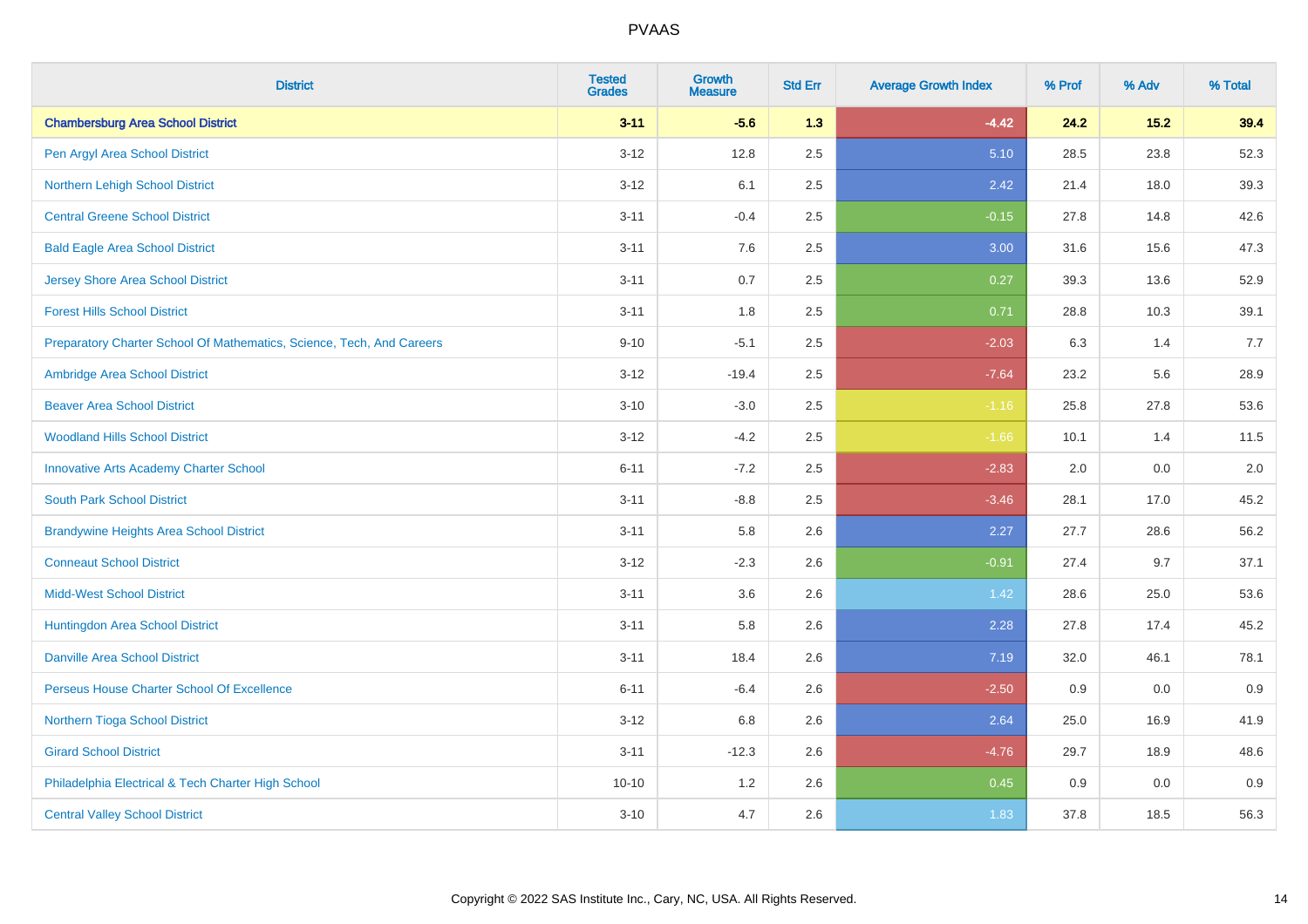| <b>District</b>                                  | <b>Tested</b><br><b>Grades</b> | <b>Growth</b><br><b>Measure</b> | <b>Std Err</b> | <b>Average Growth Index</b> | % Prof | % Adv   | % Total |
|--------------------------------------------------|--------------------------------|---------------------------------|----------------|-----------------------------|--------|---------|---------|
| <b>Chambersburg Area School District</b>         | $3 - 11$                       | $-5.6$                          | 1.3            | $-4.42$                     | 24.2   | 15.2    | 39.4    |
| <b>Susquenita School District</b>                | $3 - 11$                       | $-5.9$                          | 2.6            | $-2.28$                     | 30.6   | 13.9    | 44.4    |
| <b>Collegium Charter School</b>                  | $3 - 10$                       | 21.2                            | 2.6            | 8.18                        | 25.4   | 16.4    | 41.8    |
| <b>Western Wayne School District</b>             | $3 - 11$                       | 3.6                             | 2.6            | 1.39                        | 30.8   | 16.2    | 47.0    |
| <b>Wyomissing Area School District</b>           | $3 - 12$                       | $-2.4$                          | 2.6            | $-0.92$                     | 25.6   | 28.1    | 53.7    |
| <b>Franklin Area School District</b>             | $3 - 11$                       | $-3.7$                          | 2.6            | $-1.43$                     | 30.5   | 5.9     | 36.4    |
| Community Academy Of Philadelphia Charter School | $3 - 11$                       | 0.1                             | 2.6            | 0.06                        | 9.7    | 2.6     | 12.4    |
| <b>Derry Area School District</b>                | $3 - 11$                       | $-11.8$                         | 2.6            | $-4.53$                     | 34.8   | 6.1     | 40.9    |
| <b>Greater Nanticoke Area School District</b>    | $3 - 12$                       | $-6.8$                          | 2.6            | $-2.58$                     | 15.2   | 8.9     | 24.1    |
| <b>Chester-Upland School District</b>            | $3 - 11$                       | $-3.6$                          | 2.6            | $-1.38$                     | 1.6    | 0.0     | 1.6     |
| <b>Hopewell Area School District</b>             | $3 - 11$                       | 0.8                             | 2.6            | 0.31                        | 34.5   | 12.4    | 46.9    |
| <b>Richland School District</b>                  | $3 - 11$                       | $-6.9$                          | 2.6            | $-2.63$                     | 40.1   | 20.9    | 61.0    |
| <b>Penns Valley Area School District</b>         | $3 - 12$                       | 14.1                            | 2.6            | 5.33                        | 29.6   | 23.3    | 52.9    |
| <b>Montoursville Area School District</b>        | $3 - 12$                       | $-8.4$                          | 2.6            | $-3.17$                     | 38.8   | 18.2    | 57.0    |
| Karns City Area School District                  | $3 - 11$                       | $-7.2$                          | 2.6            | $-2.71$                     | 26.4   | 20.8    | 47.2    |
| <b>Towanda Area School District</b>              | $3 - 11$                       | $-4.0$                          | 2.6            | $-1.52$                     | 24.8   | $9.9\,$ | 34.8    |
| <b>Neshannock Township School District</b>       | $3 - 10$                       | $-12.5$                         | 2.7            | $-4.73$                     | 29.0   | 13.0    | 42.0    |
| Susquehanna Township School District             | $3 - 12$                       | 3.9                             | 2.7            | 1.45                        | 19.0   | 13.1    | 32.0    |
| Boys Latin Of Philadelphia Charter School        | $6 - 12$                       | $-8.0$                          | 2.7            | $-3.02$                     | 1.4    | 0.0     | 1.4     |
| <b>Riverside School District</b>                 | $3 - 11$                       | $-6.2$                          | 2.7            | $-2.33$                     | 20.8   | 17.0    | 37.7    |
| <b>Palmerton Area School District</b>            | $3 - 11$                       | $-0.9$                          | 2.7            | $-0.34$                     | 34.3   | 14.3    | 48.6    |
| <b>Loyalsock Township School District</b>        | $3 - 12$                       | 26.7                            | 2.7            | 9.92                        | 36.8   | 35.1    | 71.9    |
| Schuylkill Haven Area School District            | $3 - 11$                       | $-5.3$                          | 2.7            | $-1.96$                     | 22.2   | 11.6    | 33.8    |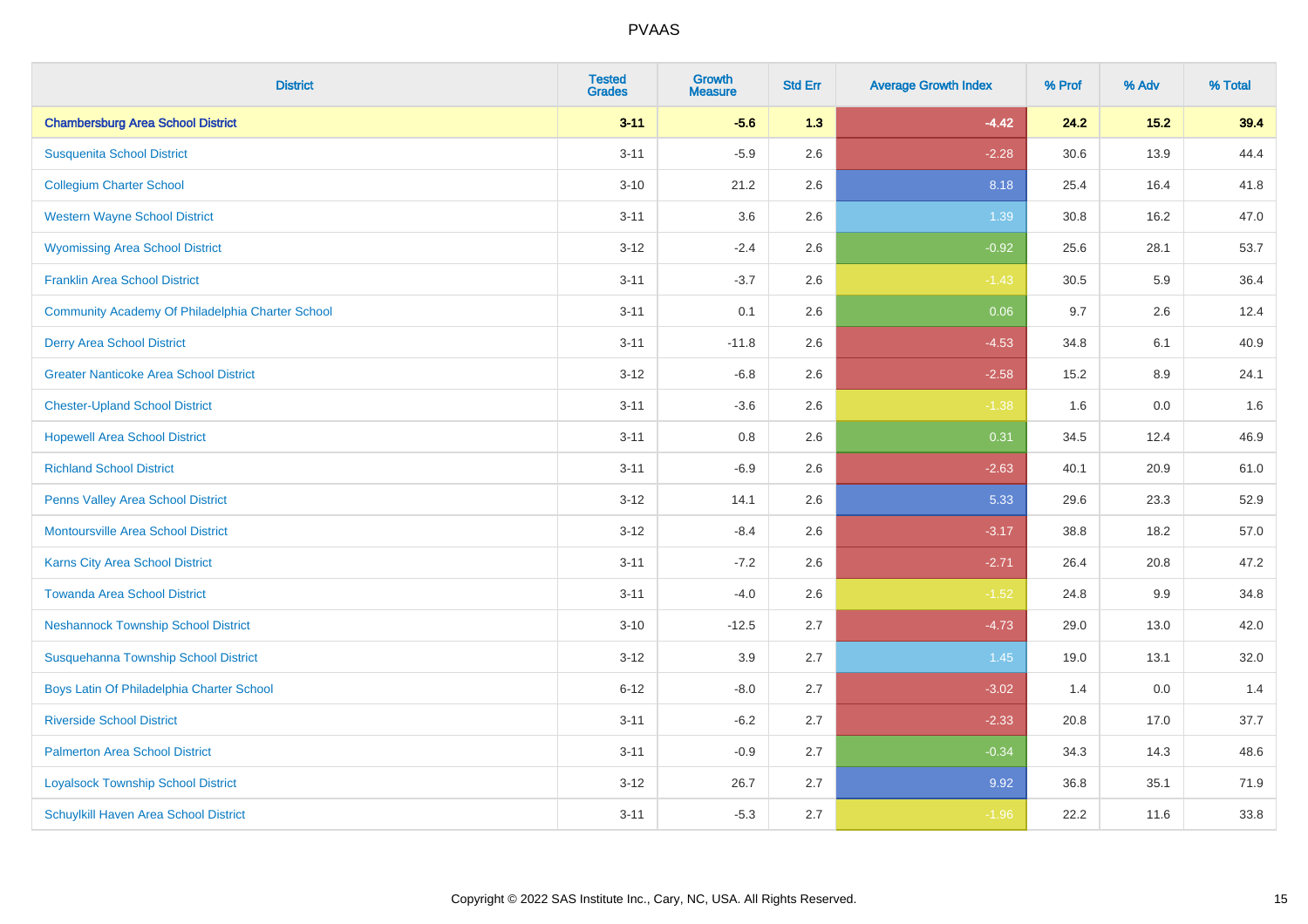| <b>District</b>                                    | <b>Tested</b><br><b>Grades</b> | <b>Growth</b><br><b>Measure</b> | <b>Std Err</b> | <b>Average Growth Index</b> | % Prof | % Adv  | % Total |
|----------------------------------------------------|--------------------------------|---------------------------------|----------------|-----------------------------|--------|--------|---------|
| <b>Chambersburg Area School District</b>           | $3 - 11$                       | $-5.6$                          | 1.3            | $-4.42$                     | 24.2   | $15.2$ | 39.4    |
| <b>Dunmore School District</b>                     | $3 - 11$                       | $-12.2$                         | 2.7            | $-4.51$                     | 15.0   | 5.3    | 20.4    |
| <b>Riverside Beaver County School District</b>     | $3 - 11$                       | $-5.5$                          | 2.7            | $-2.03$                     | 35.8   | 23.2   | 59.0    |
| <b>Punxsutawney Area School District</b>           | $3 - 11$                       | 15.8                            | 2.7            | 5.83                        | 18.6   | 29.0   | 47.6    |
| <b>Mid Valley School District</b>                  | $3 - 10$                       | $-11.1$                         | 2.7            | $-4.07$                     | 28.3   | 8.1    | 36.4    |
| <b>North East School District</b>                  | $3 - 11$                       | $-5.3$                          | 2.7            | $-1.97$                     | 31.7   | 24.8   | 56.4    |
| <b>Yough School District</b>                       | $3 - 10$                       | $-6.2$                          | 2.7            | $-2.27$                     | 28.9   | 8.8    | 37.7    |
| <b>Warrior Run School District</b>                 | $3 - 11$                       | 10.5                            | 2.7            | 3.86                        | 34.1   | 16.8   | 50.9    |
| Philadelphia Academy Charter School                | $3 - 11$                       | $-14.7$                         | 2.7            | $-5.42$                     | 21.6   | 3.9    | 25.5    |
| <b>West York Area School District</b>              | $3-12$                         | $-9.8$                          | 2.7            | $-3.57$                     | 21.9   | 10.9   | 32.8    |
| <b>Lincoln Park Performing Arts Charter School</b> | $7 - 11$                       | $-14.9$                         | 2.7            | $-5.45$                     | 39.3   | 8.9    | 48.2    |
| <b>Charleroi School District</b>                   | $3 - 11$                       | $-4.3$                          | 2.7            | $-1.55$                     | 22.2   | 15.9   | 38.1    |
| <b>Hanover Public School District</b>              | $3 - 11$                       | $-12.4$                         | 2.7            | $-4.50$                     | 22.7   | 6.2    | 28.9    |
| <b>Wattsburg Area School District</b>              | $3 - 11$                       | 1.0                             | 2.7            | 0.36                        | 20.4   | 12.4   | 32.7    |
| <b>Lakeland School District</b>                    | $3 - 11$                       | 13.3                            | 2.8            | 4.80                        | 22.2   | 21.2   | 43.4    |
| <b>Montrose Area School District</b>               | $3 - 10$                       | 12.3                            | 2.8            | 4.41                        | 37.8   | 28.9   | 66.7    |
| Lake-Lehman School District                        | $3 - 11$                       | 14.9                            | 2.8            | 5.34                        | 25.8   | 22.5   | 48.3    |
| <b>Mohawk Area School District</b>                 | $3 - 11$                       | $-10.5$                         | 2.8            | $-3.75$                     | 35.1   | 10.6   | 45.7    |
| <b>Kutztown Area School District</b>               | $3-12$                         | 9.3                             | 2.8            | 3.34                        | 38.5   | 14.6   | 53.2    |
| <b>Columbia-Montour AVTS</b>                       | $9 - 10$                       | $-7.1$                          | 2.8            | $-2.52$                     | 19.5   | 3.2    | 22.7    |
| <b>Blairsville-Saltsburg School District</b>       | $3 - 11$                       | $-7.5$                          | 2.8            | $-2.67$                     | 20.1   | 8.2    | 28.3    |
| Mastery Charter School - Shoemaker Campus          | $7 - 10$                       | $-2.3$                          | 2.8            | $-0.81$                     | 10.1   | 3.7    | 13.8    |
| <b>Iroquois School District</b>                    | $3 - 11$                       | 13.6                            | 2.8            | 4.83                        | 33.3   | 16.0   | 49.4    |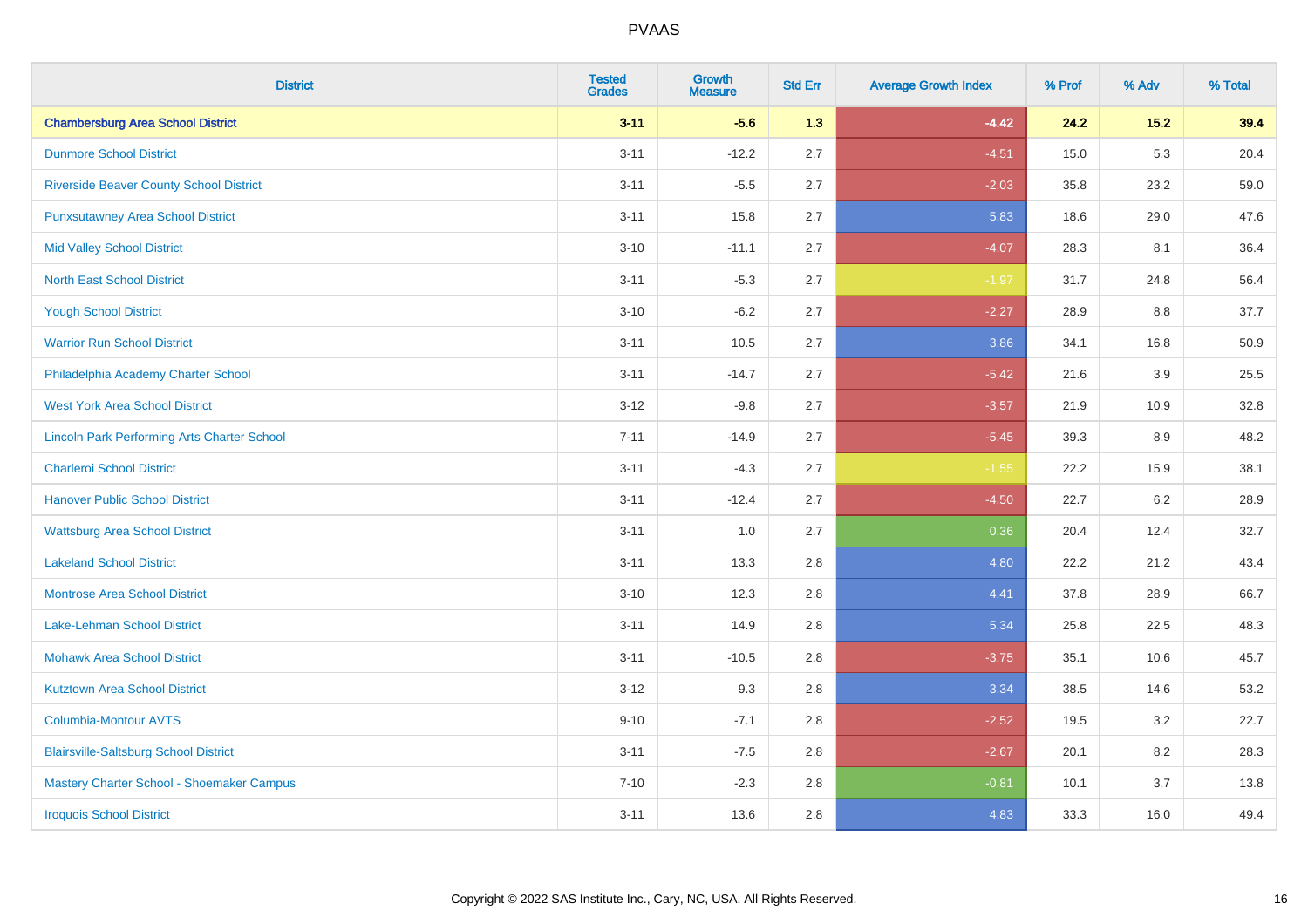| <b>District</b>                              | <b>Tested</b><br><b>Grades</b> | <b>Growth</b><br><b>Measure</b> | <b>Std Err</b> | <b>Average Growth Index</b> | % Prof | % Adv  | % Total |
|----------------------------------------------|--------------------------------|---------------------------------|----------------|-----------------------------|--------|--------|---------|
| <b>Chambersburg Area School District</b>     | $3 - 11$                       | $-5.6$                          | 1.3            | $-4.42$                     | 24.2   | $15.2$ | 39.4    |
| Southern Tioga School District               | $3 - 11$                       | $-0.1$                          | 2.8            | $-0.03$                     | 26.3   | 10.3   | 36.6    |
| Catasauqua Area School District              | $3 - 12$                       | $-7.3$                          | 2.8            | $-2.58$                     | 27.1   | 11.2   | 38.3    |
| <b>Bellwood-Antis School District</b>        | $3 - 10$                       | $3.5\,$                         | 2.8            | 1.24                        | 40.9   | 19.4   | 60.2    |
| <b>Mount Union Area School District</b>      | $3 - 10$                       | $-2.5$                          | 2.8            | $-0.89$                     | 19.8   | 5.8    | 25.6    |
| <b>Westmont Hilltop School District</b>      | $3 - 11$                       | $-1.0$                          | 2.8            | $-0.36$                     | 33.3   | 14.7   | 48.0    |
| <b>Big Beaver Falls Area School District</b> | $3 - 11$                       | $-17.9$                         | 2.8            | $-6.27$                     | 9.4    | 2.8    | 12.2    |
| <b>Elk Lake School District</b>              | $3 - 11$                       | $-6.1$                          | 2.9            | $-2.12$                     | 26.3   | 11.6   | 37.9    |
| <b>Kane Area School District</b>             | $3 - 10$                       | 8.8                             | 2.9            | 3.07                        | 31.4   | 19.8   | 51.2    |
| <b>Marion Center Area School District</b>    | $3 - 10$                       | $0.8\,$                         | 2.9            | 0.27                        | 23.3   | 11.1   | 34.4    |
| <b>Canton Area School District</b>           | $3 - 11$                       | 8.4                             | 2.9            | 2.92                        | 13.8   | 23.0   | 36.8    |
| <b>Palisades School District</b>             | $3 - 11$                       | 7.7                             | 2.9            | 2.66                        | 27.8   | 20.3   | 48.1    |
| <b>Moniteau School District</b>              | $3 - 11$                       | $-11.8$                         | 2.9            | $-4.07$                     | 22.6   | 5.0    | 27.6    |
| <b>Chestnut Ridge School District</b>        | $3-12$                         | 4.0                             | 2.9            | 1.38                        | 33.2   | 11.0   | 44.2    |
| <b>Cambria Heights School District</b>       | $3 - 10$                       | $-6.2$                          | 2.9            | $-2.11$                     | 25.0   | 13.0   | 38.0    |
| <b>Washington School District</b>            | $3 - 11$                       | $-15.9$                         | 2.9            | $-5.44$                     | 12.9   | 1.7    | 14.7    |
| <b>Bristol Borough School District</b>       | $3 - 12$                       | $-5.9$                          | 2.9            | $-2.00$                     | 27.8   | 3.3    | 31.1    |
| New Hope-Solebury School District            | $3 - 11$                       | 28.8                            | 2.9            | 9.77                        | 31.6   | 50.0   | 81.6    |
| <b>Camp Hill School District</b>             | $3 - 12$                       | 20.7                            | 2.9            | 7.00                        | 32.3   | 41.4   | 73.7    |
| <b>Apollo-Ridge School District</b>          | $3 - 12$                       | 9.5                             | 3.0            | 3.23                        | 34.0   | 9.4    | 43.4    |
| <b>Greenville Area School District</b>       | $3 - 11$                       | $-13.2$                         | 3.0            | $-4.45$                     | 32.1   | 4.6    | 36.7    |
| Philipsburg-Osceola Area School District     | $3 - 11$                       | 4.1                             | 3.0            | 1.37                        | 22.5   | 16.2   | 38.8    |
| <b>Mcguffey School District</b>              | $3 - 11$                       | $-12.1$                         | 3.0            | $-4.06$                     | 12.8   | 5.9    | 18.6    |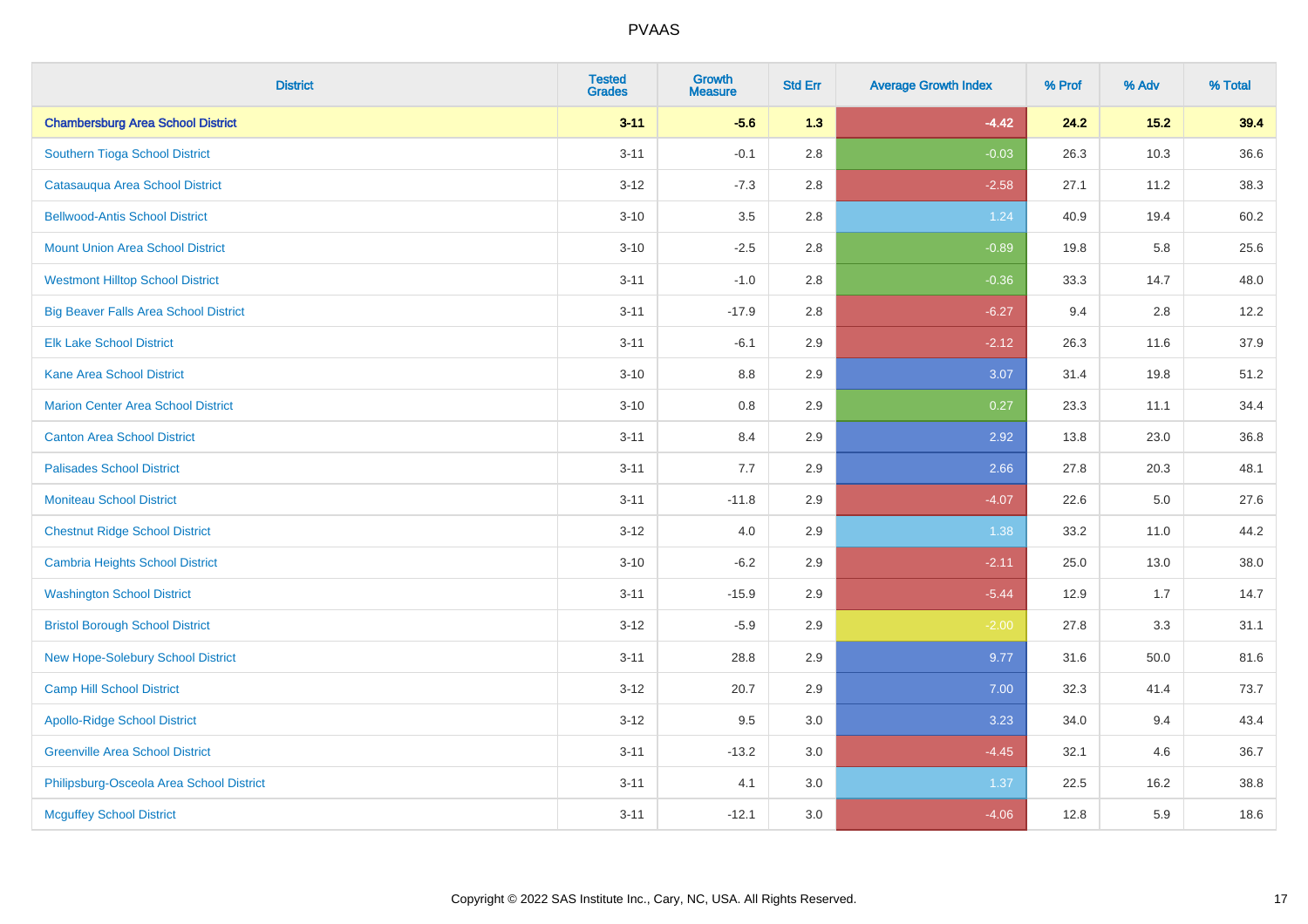| <b>District</b>                                   | <b>Tested</b><br><b>Grades</b> | <b>Growth</b><br><b>Measure</b> | <b>Std Err</b> | <b>Average Growth Index</b> | % Prof | % Adv | % Total |
|---------------------------------------------------|--------------------------------|---------------------------------|----------------|-----------------------------|--------|-------|---------|
| <b>Chambersburg Area School District</b>          | $3 - 11$                       | $-5.6$                          | 1.3            | $-4.42$                     | 24.2   | 15.2  | 39.4    |
| <b>Bentworth School District</b>                  | $3 - 11$                       | 7.0                             | 3.0            | 2.36                        | 26.6   | 17.0  | 43.6    |
| Lehigh Valley Academy Regional Charter School     | $3 - 11$                       | $-5.9$                          | 3.0            | $-1.98$                     | 20.0   | 7.7   | 27.7    |
| Southern Columbia Area School District            | $3 - 11$                       | $-8.5$                          | 3.0            | $-2.83$                     | 30.5   | 12.8  | 43.3    |
| <b>Pine Grove Area School District</b>            | $3 - 11$                       | $-1.1$                          | 3.0            | $-0.36$                     | 29.5   | 14.3  | 43.8    |
| Mastery Charter School - Hardy Williams           | $3 - 11$                       | 6.6                             | 3.0            | 2.21                        | 24.7   | 1.2   | 25.9    |
| <b>Windber Area School District</b>               | $3 - 11$                       | $-11.9$                         | 3.0            | $-3.94$                     | 41.0   | 10.3  | 51.3    |
| <b>Wellsboro Area School District</b>             | $3 - 11$                       | $-6.3$                          | 3.0            | $-2.08$                     | 24.4   | 13.4  | 37.8    |
| <b>MaST Community Charter School II</b>           | $3 - 10$                       | 1.4                             | 3.0            | 0.45                        | 16.1   | 4.6   | 20.7    |
| <b>East Allegheny School District</b>             | $3 - 11$                       | $-6.4$                          | 3.0            | $-2.11$                     | 21.0   | 7.4   | 28.4    |
| <b>Executive Education Academy Charter School</b> | $3 - 10$                       | $-14.6$                         | 3.0            | $-4.81$                     | 8.5    | 1.2   | 9.8     |
| <b>Brentwood Borough School District</b>          | $3 - 11$                       | 1.3                             | 3.0            | 0.44                        | 20.2   | 16.0  | 36.2    |
| <b>Uniontown Area School District</b>             | $3 - 11$                       | $-2.8$                          | 3.1            | $-0.91$                     | 31.7   | 7.3   | 39.0    |
| <b>Carmichaels Area School District</b>           | $3 - 10$                       | $-7.0$                          | 3.1            | $-2.30$                     | 17.8   | 9.6   | 27.4    |
| <b>Freedom Area School District</b>               | $3 - 11$                       | $-6.3$                          | 3.1            | $-2.04$                     | 22.9   | 8.4   | 31.3    |
| <b>Springfield Township School District</b>       | $3 - 11$                       | $-3.9$                          | 3.1            | $-1.27$                     | 37.2   | 30.8  | 68.1    |
| <b>Southmoreland School District</b>              | $3 - 11$                       | $-12.5$                         | 3.1            | $-4.04$                     | 33.3   | 15.5  | 48.8    |
| <b>Avon Grove Charter School</b>                  | $3 - 11$                       | 9.8                             | 3.1            | 3.18                        | 32.4   | 26.0  | 58.4    |
| <b>Mercer Area School District</b>                | $3 - 11$                       | 2.2                             | 3.1            | 0.70                        | 24.4   | 11.8  | 36.2    |
| <b>Maritime Academy Charter School</b>            | $3 - 10$                       | 13.2                            | 3.1            | 4.29                        | 24.0   | 1.3   | 25.3    |
| <b>KIPP Dubois Charter School</b>                 | $9 - 10$                       | $-3.0$                          | 3.1            | $-0.95$                     | 10.0   | 0.0   | 10.0    |
| <b>Everett Area School District</b>               | $3 - 11$                       | $-1.1$                          | 3.1            | $-0.34$                     | 34.2   | 13.2  | 47.4    |
| South Williamsport Area School District           | $3 - 10$                       | 0.9                             | 3.1            | 0.31                        | 38.4   | 11.6  | 50.0    |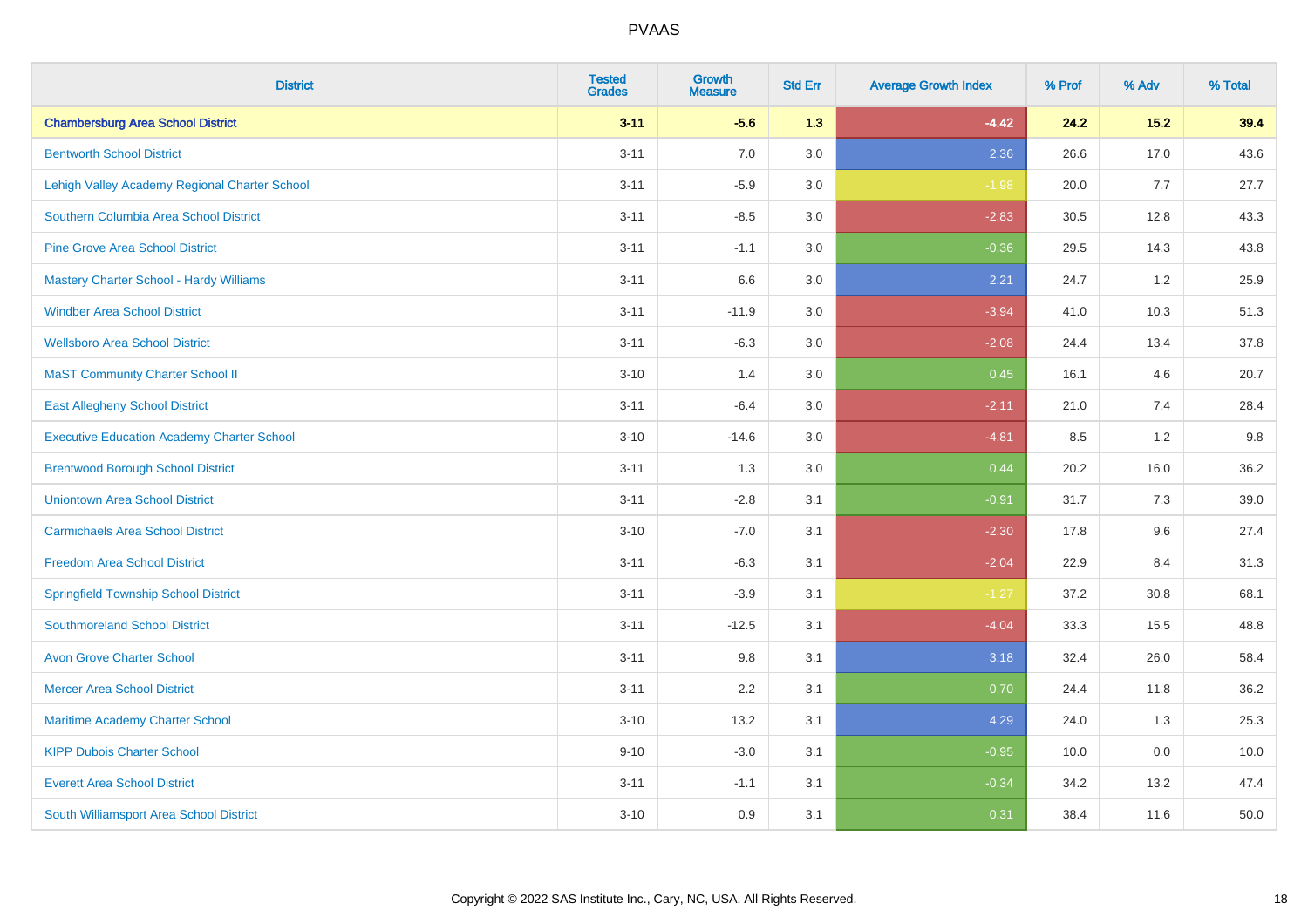| <b>District</b>                                 | <b>Tested</b><br><b>Grades</b> | <b>Growth</b><br><b>Measure</b> | <b>Std Err</b> | <b>Average Growth Index</b> | % Prof | % Adv  | % Total |
|-------------------------------------------------|--------------------------------|---------------------------------|----------------|-----------------------------|--------|--------|---------|
| <b>Chambersburg Area School District</b>        | $3 - 11$                       | $-5.6$                          | 1.3            | $-4.42$                     | 24.2   | $15.2$ | 39.4    |
| <b>Redbank Valley School District</b>           | $3 - 11$                       | $-7.5$                          | 3.1            | $-2.41$                     | 12.4   | 10.6   | 23.1    |
| <b>Cranberry Area School District</b>           | $3 - 12$                       | $-0.9$                          | 3.1            | $-0.29$                     | 25.5   | 9.7    | 35.2    |
| <b>Fort Cherry School District</b>              | $3 - 10$                       | $-0.7$                          | 3.1            | $-0.21$                     | 30.6   | 14.1   | 44.7    |
| <b>Laurel School District</b>                   | $3 - 11$                       | 13.0                            | 3.1            | 4.19                        | 30.3   | 15.7   | 46.1    |
| <b>Brookville Area School District</b>          | $3 - 11$                       | $6.8\,$                         | 3.1            | 2.19                        | 46.1   | 14.6   | 60.7    |
| <b>Old Forge School District</b>                | $3 - 12$                       | $-11.3$                         | 3.1            | $-3.62$                     | 28.6   | 13.2   | 41.8    |
| <b>Ellwood City Area School District</b>        | $3 - 11$                       | $-12.5$                         | 3.1            | $-4.00$                     | 26.7   | 8.7    | 35.4    |
| Renaissance Academy Charter School              | $3 - 11$                       | $-5.6$                          | 3.1            | $-1.79$                     | 28.4   | 18.5   | 46.9    |
| <b>Pequea Valley School District</b>            | $3 - 11$                       | 18.0                            | 3.1            | 5.74                        | 29.2   | 37.5   | 66.7    |
| South Allegheny School District                 | $3 - 11$                       | $-0.9$                          | 3.1            | $-0.30$                     | 23.8   | 2.5    | 26.2    |
| <b>Ligonier Valley School District</b>          | $3 - 11$                       | $-10.8$                         | 3.1            | $-3.43$                     | 34.1   | 5.8    | 39.9    |
| Jefferson County-Dubois AVTS                    | $9 - 11$                       | $-11.7$                         | 3.1            | $-3.72$                     | 17.6   | 2.8    | 20.4    |
| <b>Mahanoy Area School District</b>             | $3 - 10$                       | $-3.4$                          | 3.1            | $-1.07$                     | 21.4   | 8.6    | 30.0    |
| South Side Area School District                 | $3 - 11$                       | $-0.6$                          | 3.1            | $-0.19$                     | 24.0   | 28.0   | 52.0    |
| <b>Carlynton School District</b>                | $3 - 11$                       | $-2.0$                          | 3.2            | $-0.62$                     | 27.9   | 5.2    | 33.1    |
| <b>Montgomery Area School District</b>          | $3 - 11$                       | $-5.8$                          | 3.2            | $-1.83$                     | 25.0   | 11.5   | 36.5    |
| <b>Central Fulton School District</b>           | $3 - 11$                       | $-13.3$                         | 3.2            | $-4.20$                     | 18.1   | 9.7    | 27.8    |
| <b>Carbondale Area School District</b>          | $3 - 10$                       | $-2.8$                          | 3.2            | $-0.87$                     | 27.5   | 2.9    | 30.4    |
| <b>Sayre Area School District</b>               | $3 - 11$                       | 5.8                             | 3.2            | 1.81                        | 30.3   | 21.0   | 51.3    |
| <b>Eastern Lancaster County School District</b> | $3 - 12$                       | 2.9                             | 3.2            | 0.91                        | 35.2   | 36.4   | 71.6    |
| <b>Carbon Career &amp; Technical Institute</b>  | $9 - 11$                       | $-9.3$                          | 3.2            | $-2.92$                     | 19.6   | 2.2    | 21.7    |
| Octorara Area School District                   | $3 - 11$                       | $-7.5$                          | 3.2            | $-2.35$                     | 26.1   | 17.0   | 43.2    |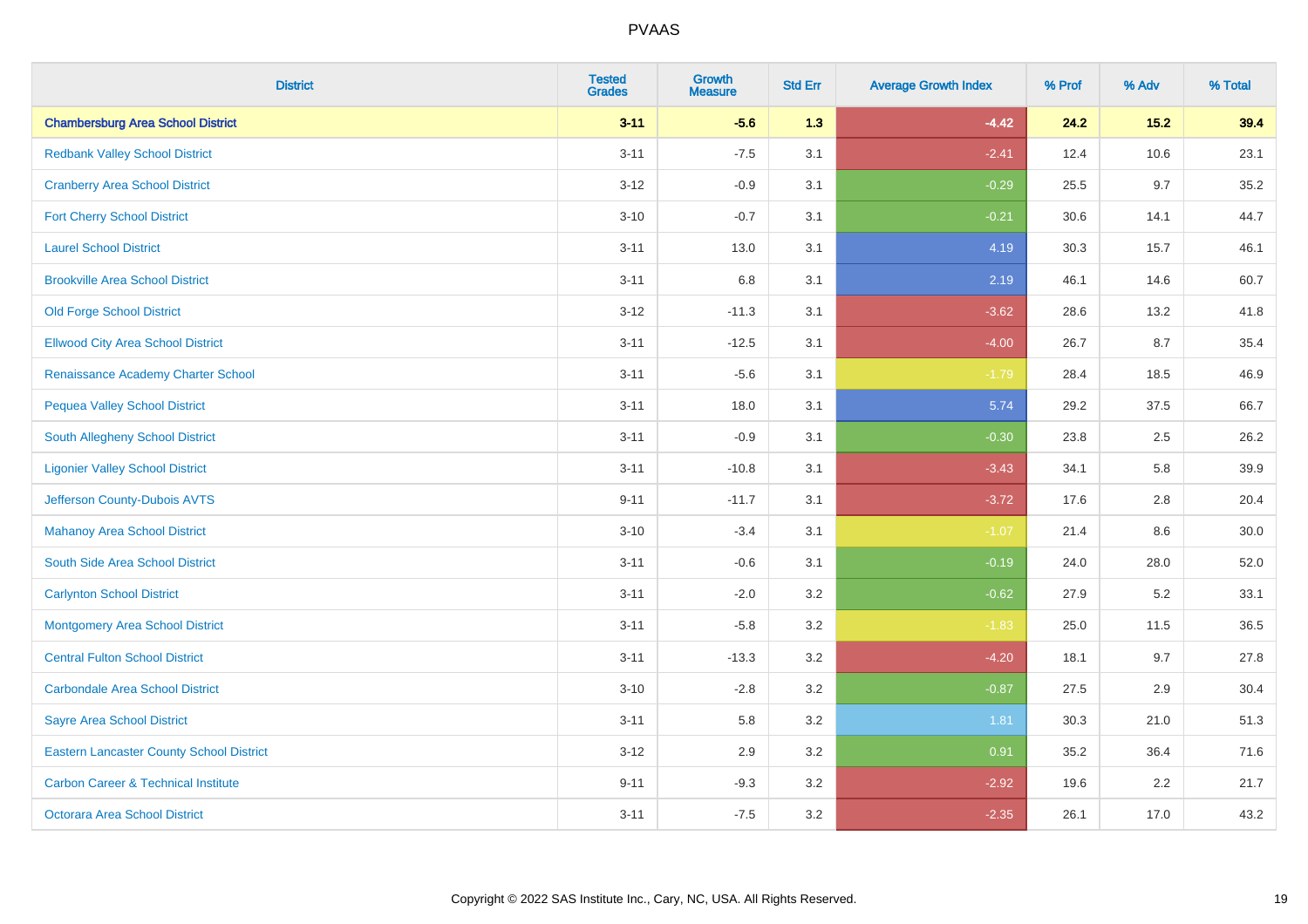| <b>District</b>                                        | <b>Tested</b><br><b>Grades</b> | <b>Growth</b><br><b>Measure</b> | <b>Std Err</b> | <b>Average Growth Index</b> | % Prof | % Adv | % Total |
|--------------------------------------------------------|--------------------------------|---------------------------------|----------------|-----------------------------|--------|-------|---------|
| <b>Chambersburg Area School District</b>               | $3 - 11$                       | $-5.6$                          | 1.3            | $-4.42$                     | 24.2   | 15.2  | 39.4    |
| <b>Wyalusing Area School District</b>                  | $3 - 12$                       | 5.7                             | $3.2\,$        | 1.78                        | 38.6   | 12.9  | 51.4    |
| <b>Steelton-Highspire School District</b>              | $3 - 11$                       | $-5.3$                          | 3.2            | $-1.65$                     | 13.9   | 0.0   | 13.9    |
| Shenango Area School District                          | $3 - 11$                       | 1.7                             | 3.2            | 0.52                        | 41.4   | 13.8  | 55.3    |
| <b>Troy Area School District</b>                       | $3 - 10$                       | $-4.7$                          | 3.2            | $-1.46$                     | 22.8   | 16.5  | 39.2    |
| Juniata Valley School District                         | $3 - 11$                       | 1.6                             | 3.2            | 0.51                        | 23.1   | 9.4   | 32.5    |
| <b>New Brighton Area School District</b>               | $3 - 11$                       | $-2.1$                          | 3.2            | $-0.65$                     | 31.5   | 11.1  | 42.6    |
| New Kensington-Arnold School District                  | $3 - 11$                       | $-5.8$                          | 3.2            | $-1.80$                     | 10.8   | 1.2   | 12.0    |
| <b>Northwestern School District</b>                    | $3 - 11$                       | $-14.6$                         | 3.2            | $-4.51$                     | 32.5   | 13.7  | 46.2    |
| <b>Burgettstown Area School District</b>               | $3 - 11$                       | $-11.2$                         | 3.2            | $-3.46$                     | 16.0   | 2.7   | 18.7    |
| <b>Panther Valley School District</b>                  | $3 - 12$                       | $-13.3$                         | 3.2            | $-4.10$                     | 31.5   | 4.1   | 35.6    |
| Meyersdale Area School District                        | $3 - 11$                       | $-16.1$                         | 3.3            | $-4.94$                     | 20.3   | 5.8   | 26.1    |
| <b>Muncy School District</b>                           | $3 - 11$                       | 6.9                             | 3.3            | 2.12                        | 37.6   | 18.8  | 56.4    |
| <b>Newport School District</b>                         | $3 - 12$                       | $3.8\,$                         | 3.3            | 1.17                        | 38.8   | 10.4  | 49.2    |
| <b>West Branch Area School District</b>                | $3 - 11$                       | 17.0                            | 3.3            | 5.20                        | 47.1   | 19.1  | 66.2    |
| Northern Bedford County School District                | $3 - 11$                       | $-2.3$                          | 3.3            | $-0.69$                     | 26.2   | 16.9  | 43.1    |
| Lackawanna Trail School District                       | $3 - 10$                       | $-11.0$                         | 3.3            | $-3.35$                     | 13.1   | 18.0  | 31.2    |
| <b>Northwest Area School District</b>                  | $3 - 10$                       | $-3.2$                          | 3.3            | $-0.97$                     | 30.4   | 13.0  | 43.5    |
| <b>Westinghouse Arts Academy Charter School</b>        | $9 - 10$                       | $-6.0$                          | 3.3            | $-1.81$                     | 20.2   | 8.9   | 29.1    |
| Propel Charter School - Braddock Hills                 | $3 - 11$                       | $-2.1$                          | 3.3            | $-0.63$                     | 4.8    | 3.2   | 8.1     |
| Wilmington Area School District                        | $3 - 11$                       | 11.1                            | 3.3            | 3.37                        | 29.8   | 26.2  | 56.0    |
| <b>North Star School District</b>                      | $3 - 11$                       | 1.1                             | 3.3            | 0.34                        | 26.2   | 20.0  | 46.2    |
| <b>Chester Charter Scholars Academy Charter School</b> | $3 - 12$                       | $-6.2$                          | 3.3            | $-1.88$                     | 2.2    | 0.0   | 2.2     |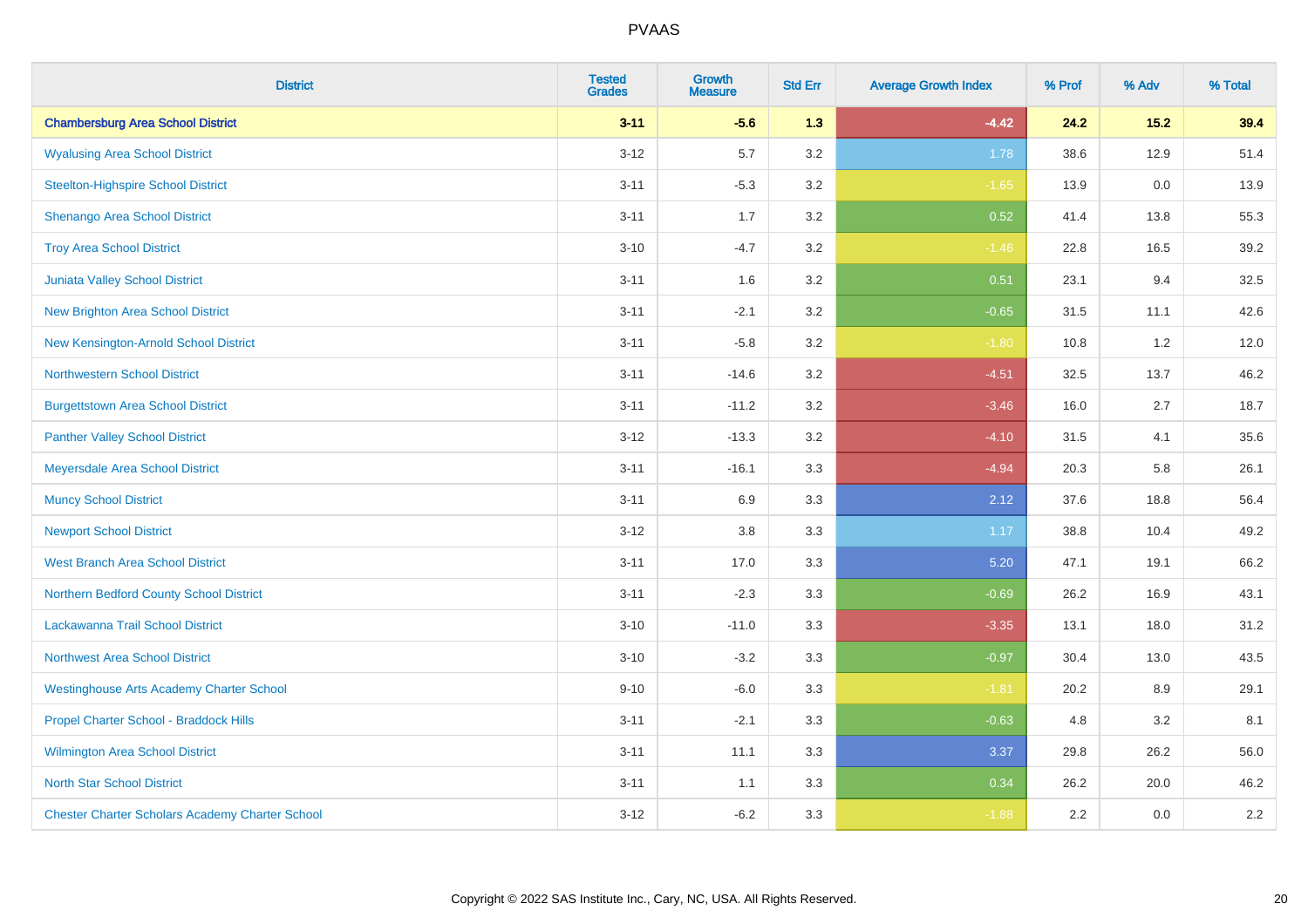| <b>District</b>                               | <b>Tested</b><br><b>Grades</b> | <b>Growth</b><br><b>Measure</b> | <b>Std Err</b> | <b>Average Growth Index</b> | % Prof | % Adv   | % Total |
|-----------------------------------------------|--------------------------------|---------------------------------|----------------|-----------------------------|--------|---------|---------|
| <b>Chambersburg Area School District</b>      | $3 - 11$                       | $-5.6$                          | 1.3            | $-4.42$                     | 24.2   | 15.2    | 39.4    |
| <b>Burrell School District</b>                | $3 - 11$                       | $-1.5$                          | 3.3            | $-0.44$                     | 27.8   | 17.7    | 45.6    |
| <b>Tacony Academy Charter School</b>          | $3 - 11$                       | $-12.9$                         | 3.3            | $-3.90$                     | 8.6    | 1.4     | 10.0    |
| <b>Tussey Mountain School District</b>        | $3 - 12$                       | $-13.0$                         | 3.3            | $-3.93$                     | 11.1   | 3.2     | 14.3    |
| Portage Area School District                  | $3 - 10$                       | $-0.5$                          | 3.3            | $-0.14$                     | 27.0   | 20.6    | 47.6    |
| <b>Purchase Line School District</b>          | $3 - 12$                       | 4.3                             | 3.3            | 1.30                        | 32.3   | 9.0     | 41.4    |
| <b>United School District</b>                 | $3 - 11$                       | 6.3                             | 3.3            | 1.89                        | 38.8   | 16.3    | 55.0    |
| <b>Union City Area School District</b>        | $3 - 12$                       | $-8.7$                          | 3.3            | $-2.59$                     | 29.7   | 10.9    | 40.6    |
| <b>Steel Valley School District</b>           | $3 - 11$                       | 11.1                            | 3.3            | 3.33                        | 34.8   | 10.1    | 44.9    |
| Pennsylvania Virtual Charter School           | $3 - 11$                       | 4.4                             | 3.4            | 1.31                        | 29.8   | 21.2    | 51.0    |
| Jeannette City School District                | $3 - 11$                       | $-0.7$                          | 3.4            | $-0.20$                     | 26.8   | 4.1     | 30.9    |
| Northern Cambria School District              | $3 - 11$                       | $-0.3$                          | 3.4            | $-0.09$                     | 26.5   | 1.2     | 27.7    |
| <b>Mountain View School District</b>          | $3 - 11$                       | 24.2                            | 3.4            | 7.20                        | 45.8   | 37.3    | 83.0    |
| Southern Huntingdon County School District    | $3 - 11$                       | $-5.9$                          | 3.4            | $-1.76$                     | 32.8   | 4.9     | 37.7    |
| <b>Minersville Area School District</b>       | $3 - 11$                       | $-2.9$                          | 3.4            | $-0.86$                     | 27.4   | 9.7     | 37.1    |
| Pennsylvania Distance Learning Charter School | $3 - 12$                       | 6.8                             | 3.4            | 1.99                        | 19.8   | 6.2     | 25.9    |
| <b>Multicultural Academy Charter School</b>   | $9 - 11$                       | 6.0                             | 3.4            | 1.77                        | 12.3   | $0.0\,$ | 12.3    |
| Millersburg Area School District              | $3 - 11$                       | $-6.6$                          | 3.4            | $-1.92$                     | 24.1   | 10.3    | 34.5    |
| <b>Belmont Charter School</b>                 | $3 - 10$                       | 2.2                             | 3.4            | 0.64                        | 5.3    | 1.8     | 7.0     |
| <b>Coudersport Area School District</b>       | $3 - 11$                       | 14.8                            | 3.4            | 4.33                        | 34.7   | 28.0    | 62.7    |
| <b>Frazier School District</b>                | $3 - 11$                       | $-18.9$                         | 3.4            | $-5.49$                     | 18.3   | 1.4     | 19.7    |
| <b>Bloomsburg Area School District</b>        | $3 - 10$                       | 4.3                             | 3.4            | 1.26                        | 36.5   | 20.6    | 57.1    |
| <b>Northgate School District</b>              | $3 - 11$                       | $-3.0$                          | 3.4            | $-0.85$                     | 35.6   | 6.8     | 42.4    |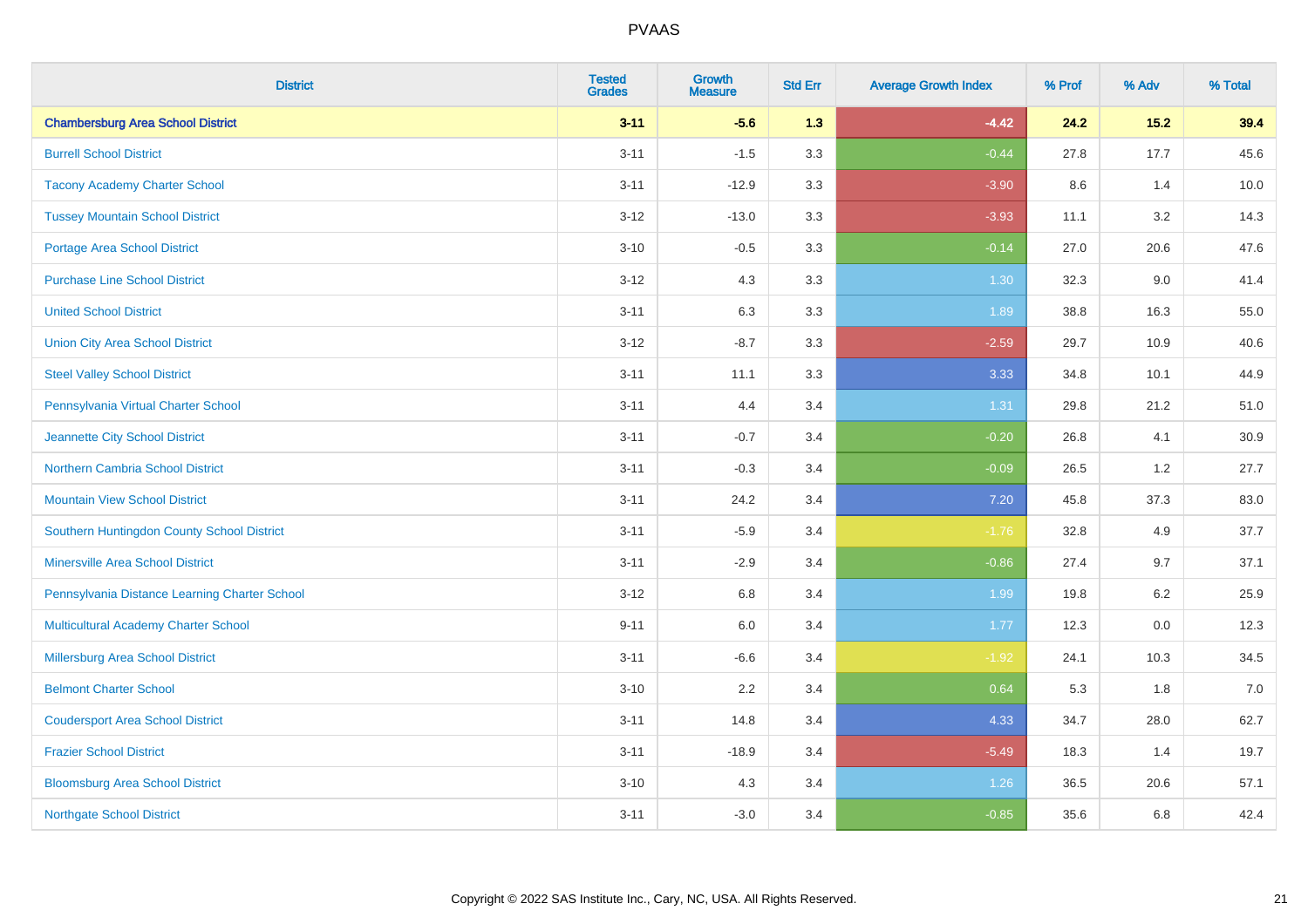| <b>District</b>                            | <b>Tested</b><br><b>Grades</b> | <b>Growth</b><br><b>Measure</b> | <b>Std Err</b> | <b>Average Growth Index</b> | % Prof | % Adv | % Total |
|--------------------------------------------|--------------------------------|---------------------------------|----------------|-----------------------------|--------|-------|---------|
| <b>Chambersburg Area School District</b>   | $3 - 11$                       | $-5.6$                          | 1.3            | $-4.42$                     | 24.2   | 15.2  | 39.4    |
| <b>Chartiers-Houston School District</b>   | $3 - 10$                       | $-16.5$                         | 3.5            | $-4.79$                     | 26.3   | 6.6   | 32.9    |
| <b>Southeast Delco School District</b>     | $3 - 10$                       | 3.9                             | 3.5            | 1.12                        | 18.6   | 3.4   | 22.0    |
| <b>Homer-Center School District</b>        | $3 - 11$                       | $8.8\,$                         | 3.5            | 2.53                        | 38.0   | 17.7  | 55.8    |
| <b>Reynolds School District</b>            | $3 - 10$                       | $-3.0$                          | 3.5            | $-0.87$                     | 27.3   | 9.1   | 36.4    |
| <b>Sto-Rox School District</b>             | $3 - 10$                       | $-7.0$                          | 3.5            | $-1.99$                     | 3.2    | 0.0   | $3.2\,$ |
| <b>Otto-Eldred School District</b>         | $3 - 11$                       | $-0.5$                          | 3.5            | $-0.13$                     | 35.8   | 10.5  | 46.3    |
| Conemaugh Township Area School District    | $3 - 12$                       | 4.8                             | 3.5            | 1.39                        | 30.9   | 27.8  | 58.8    |
| <b>Glendale School District</b>            | $3 - 10$                       | 7.9                             | 3.5            | 2.25                        | 42.6   | 9.3   | 51.8    |
| <b>Lakeview School District</b>            | $3 - 11$                       | $-1.9$                          | 3.5            | $-0.53$                     | 41.5   | 12.3  | 53.8    |
| <b>West Middlesex Area School District</b> | $3 - 10$                       | $-7.4$                          | 3.5            | $-2.11$                     | 32.0   | 9.6   | 41.6    |
| <b>Brockway Area School District</b>       | $3 - 11$                       | $-0.4$                          | 3.5            | $-0.11$                     | 41.2   | 13.8  | 55.0    |
| <b>Shenandoah Valley School District</b>   | $3 - 11$                       | $-4.5$                          | 3.5            | $-1.29$                     | 14.3   | 0.0   | 14.3    |
| <b>Penns Manor Area School District</b>    | $3-12$                         | $-1.9$                          | 3.5            | $-0.55$                     | 24.2   | 3.8   | 28.0    |
| <b>Halifax Area School District</b>        | $3 - 11$                       | 5.8                             | 3.5            | 1.64                        | 32.1   | 18.9  | 50.9    |
| <b>Bethlehem-Center School District</b>    | $3 - 10$                       | 2.1                             | 3.5            | 0.59                        | 32.3   | 4.6   | 36.9    |
| <b>School Lane Charter School</b>          | $3 - 11$                       | 2.6                             | 3.6            | 0.72                        | 23.1   | 18.7  | 41.8    |
| <b>Reach Cyber Charter School</b>          | $3 - 11$                       | 1.4                             | 3.6            | 0.40                        | 32.9   | 15.2  | 48.1    |
| <b>Salisbury Township School District</b>  | $3 - 11$                       | 5.8                             | 3.6            | 1.62                        | 24.4   | 12.6  | 37.0    |
| <b>Fairfield Area School District</b>      | $3 - 11$                       | $-0.5$                          | 3.6            | $-0.13$                     | 43.9   | 6.1   | 50.0    |
| <b>Greenwood School District</b>           | $3 - 11$                       | 11.3                            | 3.6            | 3.14                        | 31.2   | 32.8  | 63.9    |
| <b>Achievement House Charter School</b>    | $7 - 11$                       | $-8.2$                          | 3.6            | $-2.28$                     | 16.7   | 2.8   | 19.4    |
| <b>Aliquippa School District</b>           | $3 - 11$                       | $-20.0$                         | 3.6            | $-5.54$                     | 1.7    | 0.0   | 1.7     |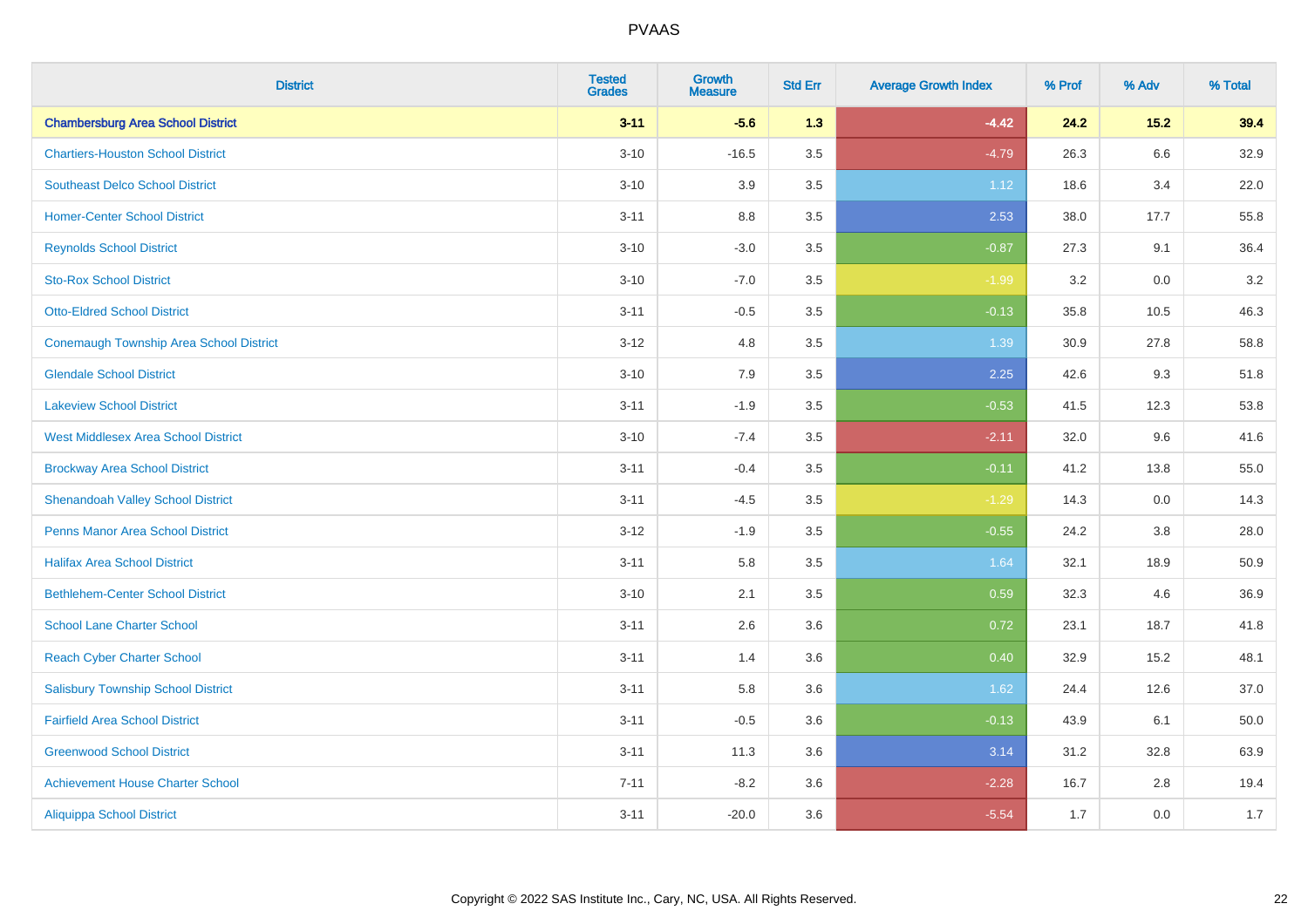| <b>District</b>                                   | <b>Tested</b><br><b>Grades</b> | <b>Growth</b><br><b>Measure</b> | <b>Std Err</b> | <b>Average Growth Index</b> | % Prof | % Adv   | % Total |
|---------------------------------------------------|--------------------------------|---------------------------------|----------------|-----------------------------|--------|---------|---------|
| <b>Chambersburg Area School District</b>          | $3 - 11$                       | $-5.6$                          | 1.3            | $-4.42$                     | 24.2   | 15.2    | 39.4    |
| <b>Forest City Regional School District</b>       | $3 - 12$                       | $-1.2$                          | 3.6            | $-0.33$                     | 26.5   | $8.2\,$ | 34.7    |
| <b>Propel Charter School-Montour</b>              | $3 - 10$                       | $-3.4$                          | 3.6            | $-0.93$                     | 7.7    | 0.0     | 7.7     |
| <b>Clarion-Limestone Area School District</b>     | $3 - 12$                       | $-10.0$                         | 3.6            | $-2.76$                     | 28.3   | 20.0    | 48.3    |
| <b>Columbia Borough School District</b>           | $3 - 12$                       | $-1.1$                          | 3.6            | $-0.31$                     | 17.2   | 1.7     | 19.0    |
| <b>Sharpsville Area School District</b>           | $3 - 11$                       | 3.8                             | 3.7            | 1.04                        | 41.1   | 23.2    | 64.3    |
| <b>Lawrence County CTC</b>                        | $10 - 11$                      | $-9.8$                          | 3.7            | $-2.68$                     | 7.3    | 0.0     | 7.3     |
| <b>Sugar Valley Rural Charter School</b>          | $3 - 11$                       | $-3.6$                          | 3.7            | $-0.98$                     | 10.3   | 0.0     | 10.3    |
| <b>Clarion Area School District</b>               | $3 - 11$                       | 3.2                             | 3.7            | 0.88                        | 31.7   | 13.3    | 45.0    |
| <b>Blue Ridge School District</b>                 | $3 - 11$                       | 8.3                             | 3.7            | 2.24                        | 29.6   | 9.3     | 38.9    |
| <b>North Pocono School District</b>               | $3 - 11$                       | 13.1                            | 3.7            | 3.54                        | 31.4   | 33.3    | 64.7    |
| <b>Union School District</b>                      | $3 - 12$                       | 2.5                             | 3.7            | 0.69                        | 17.9   | 10.4    | 28.4    |
| <b>Antietam School District</b>                   | $3 - 10$                       | $-9.5$                          | 3.7            | $-2.57$                     | 20.9   | 1.5     | 22.4    |
| Lincoln Leadership Academy Charter School         | $3 - 12$                       | $-7.4$                          | 3.7            | $-1.99$                     | 6.4    | 2.1     | 8.5     |
| Morrisville Borough School District               | $3 - 11$                       | $-13.1$                         | 3.7            | $-3.52$                     | 4.9    | 1.6     | 6.6     |
| <b>Environmental Charter School At Frick Park</b> | $3-9$                          | $-6.2$                          | 3.7            | $-1.67$                     | 25.9   | 3.4     | 29.3    |
| <b>Northeast Bradford School District</b>         | $3 - 10$                       | $-5.0$                          | 3.7            | $-1.35$                     | 30.6   | 4.8     | 35.5    |
| <b>Clearfield Area School District</b>            | $3 - 10$                       | $-1.3$                          | 3.7            | $-0.34$                     | 43.9   | 24.6    | 68.4    |
| <b>Williams Valley School District</b>            | $3 - 11$                       | 2.6                             | 3.7            | 0.69                        | 17.0   | 5.1     | 22.0    |
| <b>Port Allegany School District</b>              | $3 - 11$                       | 6.5                             | 3.7            | 1.74                        | 26.4   | 11.3    | 37.7    |
| <b>Brownsville Area School District</b>           | $3 - 12$                       | 3.9                             | 3.8            | 1.04                        | 22.0   | 8.5     | 30.5    |
| <b>Union Area School District</b>                 | $3 - 11$                       | $-6.5$                          | 3.8            | $-1.70$                     | 30.6   | 12.2    | 42.9    |
| <b>Susquehanna Community School District</b>      | $3 - 11$                       | $-4.5$                          | 3.8            | $-1.19$                     | 31.9   | 8.8     | 40.7    |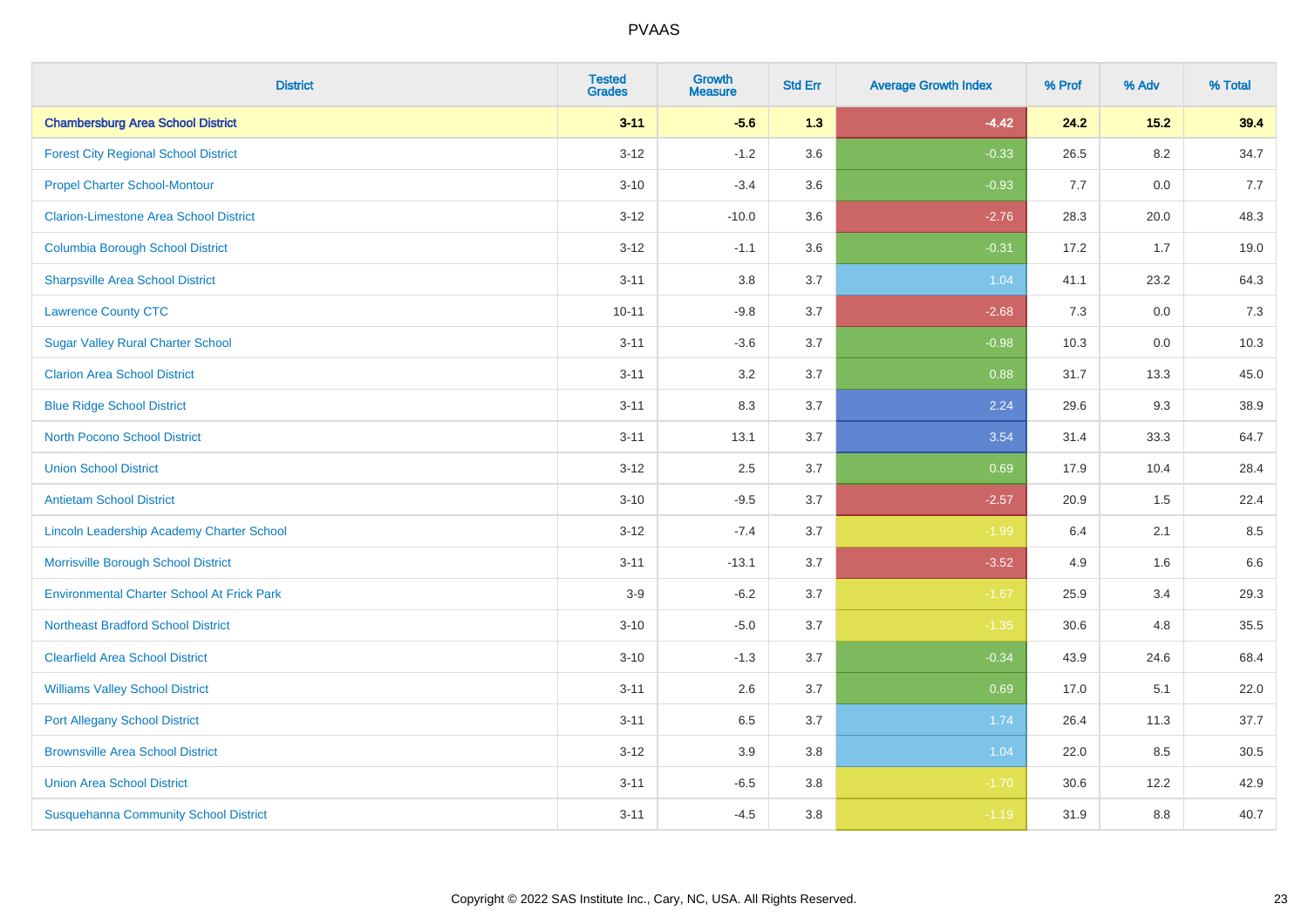| <b>District</b>                                 | <b>Tested</b><br><b>Grades</b> | <b>Growth</b><br><b>Measure</b> | <b>Std Err</b> | <b>Average Growth Index</b> | % Prof | % Adv   | % Total |
|-------------------------------------------------|--------------------------------|---------------------------------|----------------|-----------------------------|--------|---------|---------|
| <b>Chambersburg Area School District</b>        | $3 - 11$                       | $-5.6$                          | 1.3            | $-4.42$                     | 24.2   | 15.2    | 39.4    |
| <b>Smethport Area School District</b>           | $3 - 12$                       | 5.8                             | 3.8            | 1.52                        | 24.6   | 20.0    | 44.6    |
| Jefferson-Morgan School District                | $3 - 10$                       | $-12.0$                         | 3.9            | $-3.09$                     | 28.6   | 6.1     | 34.7    |
| <b>West Greene School District</b>              | $3 - 11$                       | $-8.1$                          | 3.9            | $-2.08$                     | 31.0   | 11.9    | 42.9    |
| <b>Allegheny Valley School District</b>         | $3 - 11$                       | $-1.9$                          | 3.9            | $-0.48$                     | 31.8   | 11.4    | 43.2    |
| <b>Line Mountain School District</b>            | $3 - 11$                       | 11.7                            | 3.9            | 3.01                        | 40.4   | 42.3    | 82.7    |
| Johnsonburg Area School District                | $3 - 11$                       | 5.0                             | 3.9            | 1.27                        | 35.5   | 11.8    | 47.4    |
| <b>Tri-Valley School District</b>               | $3 - 10$                       | $-2.7$                          | 3.9            | $-0.69$                     | 31.0   | 9.5     | 40.5    |
| <b>West Side CTC</b>                            | $9 - 10$                       | $-32.0$                         | 3.9            | $-8.16$                     | 5.9    | 0.0     | 5.9     |
| Leechburg Area School District                  | $3 - 11$                       | 7.0                             | 3.9            | 1.79                        | 37.7   | 4.9     | 42.6    |
| <b>Rochester Area School District</b>           | $3 - 11$                       | $-5.7$                          | 3.9            | $-1.45$                     | 14.9   | 2.1     | 17.0    |
| <b>Propel Charter School-Homestead</b>          | $3 - 11$                       | $-5.0$                          | 3.9            | $-1.27$                     | 7.3    | 0.0     | 7.3     |
| <b>Blacklick Valley School District</b>         | $3 - 11$                       | $-0.9$                          | 3.9            | $-0.23$                     | 7.7    | 7.7     | 15.4    |
| <b>Riverview School District</b>                | $3 - 11$                       | $-13.0$                         | 4.0            | $-3.29$                     | 43.1   | $7.8\,$ | 51.0    |
| <b>Shade-Central City School District</b>       | $3 - 11$                       | $-14.6$                         | 4.0            | $-3.68$                     | 9.6    | 0.0     | 9.6     |
| <b>Southern Fulton School District</b>          | $3 - 11$                       | $-5.1$                          | 4.0            | $-1.29$                     | 21.7   | 13.0    | 34.8    |
| <b>Berlin Brothersvalley School District</b>    | $3 - 11$                       | 19.6                            | 4.0            | 4.93                        | 28.3   | 41.3    | 69.6    |
| <b>Ridgway Area School District</b>             | $3 - 11$                       | $-6.1$                          | 4.0            | $-1.53$                     | 42.2   | 15.6    | 57.8    |
| <b>Weatherly Area School District</b>           | $3 - 11$                       | $-5.8$                          | 4.0            | $-1.44$                     | 32.1   | 8.9     | 41.1    |
| <b>Benton Area School District</b>              | $3 - 10$                       | 8.1                             | 4.0            | 2.01                        | 35.7   | 28.6    | 64.3    |
| <b>Allegheny-Clarion Valley School District</b> | $3 - 10$                       | 12.3                            | 4.1            | 3.03                        | 33.3   | 19.0    | 52.4    |
| <b>Conemaugh Valley School District</b>         | $3 - 12$                       | $-6.3$                          | 4.1            | $-1.54$                     | 23.7   | 5.1     | 28.8    |
| Jamestown Area School District                  | $3 - 11$                       | $-9.5$                          | 4.1            | $-2.33$                     | 41.5   | 4.9     | 46.3    |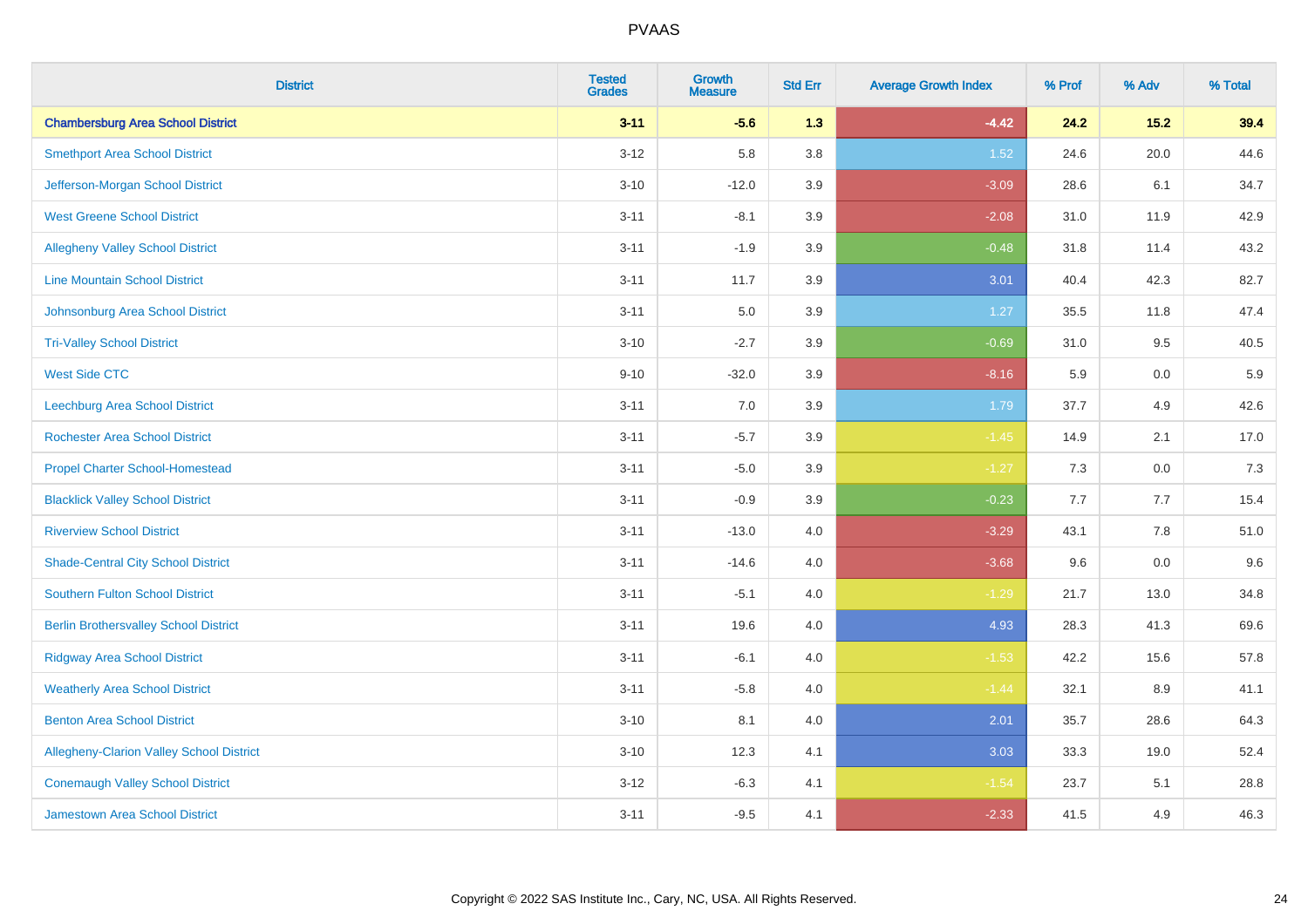| <b>District</b>                                 | <b>Tested</b><br><b>Grades</b> | <b>Growth</b><br><b>Measure</b> | <b>Std Err</b> | <b>Average Growth Index</b> | % Prof | % Adv   | % Total |
|-------------------------------------------------|--------------------------------|---------------------------------|----------------|-----------------------------|--------|---------|---------|
| <b>Chambersburg Area School District</b>        | $3 - 11$                       | $-5.6$                          | 1.3            | $-4.42$                     | 24.2   | 15.2    | 39.4    |
| <b>Williamsburg Community School District</b>   | $3 - 11$                       | $-16.9$                         | 4.1            | $-4.14$                     | 22.4   | 0.0     | 22.4    |
| <b>Jenkintown School District</b>               | $3 - 11$                       | $-7.9$                          | 4.1            | $-1.92$                     | 34.1   | 27.3    | 61.4    |
| North Clarion County School District            | $3 - 12$                       | 3.4                             | 4.1            | 0.83                        | 45.0   | 18.8    | 63.8    |
| <b>Roberto Clemente Charter School</b>          | $3 - 12$                       | $-3.3$                          | 4.1            | $-0.79$                     | 22.7   | 4.6     | 27.3    |
| <b>Ferndale Area School District</b>            | $3 - 10$                       | $-1.1$                          | 4.1            | $-0.27$                     | 21.0   | 7.9     | 29.0    |
| <b>Chichester School District</b>               | $3 - 11$                       | $-1.8$                          | 4.2            | $-0.44$                     | 40.0   | 14.0    | 54.0    |
| <b>Farrell Area School District</b>             | $3 - 11$                       | $-1.9$                          | 4.2            | $-0.44$                     | 9.3    | 11.6    | 20.9    |
| <b>Western Beaver County School District</b>    | $3 - 11$                       | $-9.3$                          | 4.2            | $-2.20$                     | 45.1   | 3.9     | 49.0    |
| Mastery Charter School - Pickett Campus         | $6 - 10$                       | 2.7                             | 4.2            | 0.65                        | 20.6   | 0.0     | 20.6    |
| Dr Robert Ketterer Charter School Inc           | $6 - 12$                       | 7.1                             | 4.3            | 1.66                        | 7.3    | 1.7     | 9.0     |
| <b>Sullivan County School District</b>          | $3 - 10$                       | 2.5                             | 4.3            | 0.58                        | 43.6   | 7.7     | 51.3    |
| <b>Tidioute Community Charter School</b>        | $3 - 11$                       | 0.8                             | 4.4            | 0.19                        | 18.1   | $6.9\,$ | 25.0    |
| <b>Millville Area School District</b>           | $3 - 12$                       | $-5.6$                          | 4.4            | $-1.26$                     | 31.4   | 11.4    | 42.9    |
| <b>Southeastern Greene School District</b>      | $3 - 10$                       | $-2.3$                          | 4.4            | $-0.53$                     | 29.0   | 9.7     | 38.7    |
| <b>Cameron County School District</b>           | $3 - 12$                       | $-5.0$                          | 4.4            | $-1.12$                     | 34.9   | 4.8     | 39.7    |
| York Academy Regional Charter School            | $3 - 11$                       | $-2.3$                          | 4.4            | $-0.52$                     | 23.5   | 2.0     | 25.5    |
| California Area School District                 | $3 - 10$                       | $-13.7$                         | 4.5            | $-3.06$                     | 41.7   | 16.7    | 58.3    |
| <b>Commodore Perry School District</b>          | $3 - 11$                       | $-10.4$                         | 4.5            | $-2.30$                     | 29.4   | 5.9     | 35.3    |
| Capital Area School for the Arts Charter School | $9 - 11$                       | 14.2                            | 4.5            | 3.13                        | 27.5   | 30.0    | 57.5    |
| <b>Mastery Charter School - Gratz Campus</b>    | $7 - 10$                       | $-9.5$                          | 4.6            | $-2.09$                     | 0.0    | 3.4     | 3.4     |
| <b>Cornell School District</b>                  | $3 - 11$                       | $-5.5$                          | 4.6            | $-1.20$                     | 11.3   | 3.2     | 14.5    |
| <b>Moshannon Valley School District</b>         | $3 - 10$                       | $-5.1$                          | 4.6            | $-1.12$                     | 25.0   | 12.5    | 37.5    |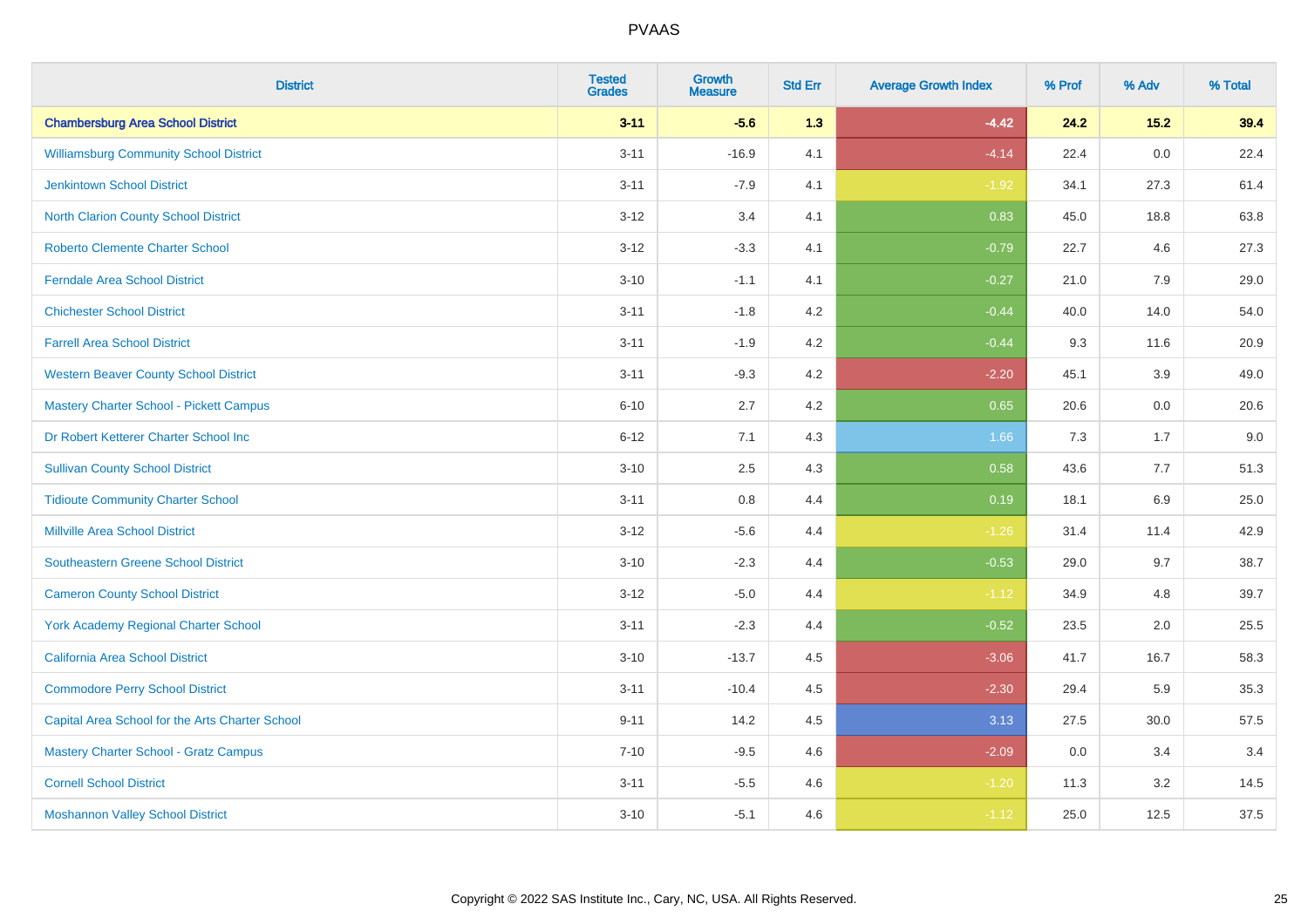| <b>District</b>                                 | <b>Tested</b><br><b>Grades</b> | <b>Growth</b><br><b>Measure</b> | <b>Std Err</b> | <b>Average Growth Index</b> | % Prof | % Adv   | % Total |
|-------------------------------------------------|--------------------------------|---------------------------------|----------------|-----------------------------|--------|---------|---------|
| <b>Chambersburg Area School District</b>        | $3 - 11$                       | $-5.6$                          | 1.3            | $-4.42$                     | 24.2   | $15.2$  | 39.4    |
| <b>Northern Potter School District</b>          | $3-12$                         | 6.8                             | 4.6            | 1.48                        | 30.6   | 11.1    | 41.7    |
| <b>Avella Area School District</b>              | $3 - 12$                       | 1.6                             | 4.7            | 0.34                        | 34.8   | 7.2     | 42.0    |
| <b>Hanover Area School District</b>             | $3 - 11$                       | $-14.7$                         | 4.7            | $-3.13$                     | 12.1   | $3.0\,$ | 15.2    |
| <b>Forbes Road School District</b>              | $3 - 11$                       | $-11.5$                         | 4.7            | $-2.43$                     | 23.1   | 10.3    | 33.3    |
| <b>Forest Area School District</b>              | $3 - 11$                       | $-1.8$                          | 4.7            | $-0.37$                     | 18.9   | 15.1    | 34.0    |
| <b>Evergreen Community Charter School</b>       | $6 - 11$                       | $-1.1$                          | 4.7            | $-0.23$                     | 34.6   | 26.9    | 61.5    |
| <b>Fannett-Metal School District</b>            | $3 - 11$                       | $-22.3$                         | 4.8            | $-4.65$                     | 16.4   | 6.6     | 23.0    |
| <b>Tulpehocken Area School District</b>         | $3 - 12$                       | 1.0                             | 4.9            | 0.20                        | 11.5   | 23.1    | 34.6    |
| <b>Clairton City School District</b>            | $3 - 11$                       | $-1.6$                          | 5.0            | $-0.32$                     | 3.8    | 0.5     | 4.4     |
| <b>Harmony Area School District</b>             | $3 - 10$                       | $-5.7$                          | 5.0            | $-1.13$                     | 33.3   | 0.0     | 33.3    |
| <b>Keystone Education Center Charter School</b> | $3 - 12$                       | $-6.5$                          | 5.1            | $-1.28$                     | 0.0    | 0.0     | 0.0     |
| <b>Upper Dauphin Area School District</b>       | $3 - 11$                       | 16.5                            | 5.1            | 3.26                        | 37.5   | 26.8    | 64.3    |
| <b>Oswayo Valley School District</b>            | $3 - 12$                       | 9.9                             | 5.1            | 1.93                        | 26.5   | 44.1    | 70.6    |
| <b>Claysburg-Kimmel School District</b>         | $3 - 11$                       | $-1.2$                          | 5.2            | $-0.22$                     | 5.0    | 0.0     | $5.0$   |
| <b>Galeton Area School District</b>             | $3 - 11$                       | 5.4                             | 5.4            | 1.01                        | 33.3   | 22.2    | 55.6    |
| <b>Valley Grove School District</b>             | $3 - 10$                       | $-4.0$                          | 5.5            | $-0.72$                     | 68.4   | 15.8    | 84.2    |
| <b>Shanksville-Stonycreek School District</b>   | $3 - 10$                       | $-8.6$                          | 5.5            | $-1.55$                     | 17.6   | 23.5    | 41.2    |
| People For People Charter School                | $3 - 12$                       | 6.4                             | 5.6            | 1.15                        | 2.4    | 0.0     | 2.4     |
| <b>Monessen City School District</b>            | $3 - 10$                       | $-3.9$                          | 5.6            | $-0.69$                     | 21.0   | 10.5    | 31.6    |
| Urban Pathways 6-12 Charter School              | $6 - 11$                       | $-4.1$                          | 5.7            | $-0.72$                     | 0.0    | 0.0     | 0.0     |
| Mastery Charter School - Thomas Campus          | $3 - 10$                       | 7.9                             | 5.7            | 1.39                        | 12.5   | 0.0     | 12.5    |
| <b>Keystone School District</b>                 | $3 - 11$                       | 7.8                             | 5.7            | 1.37                        | 35.0   | 45.0    | 80.0    |